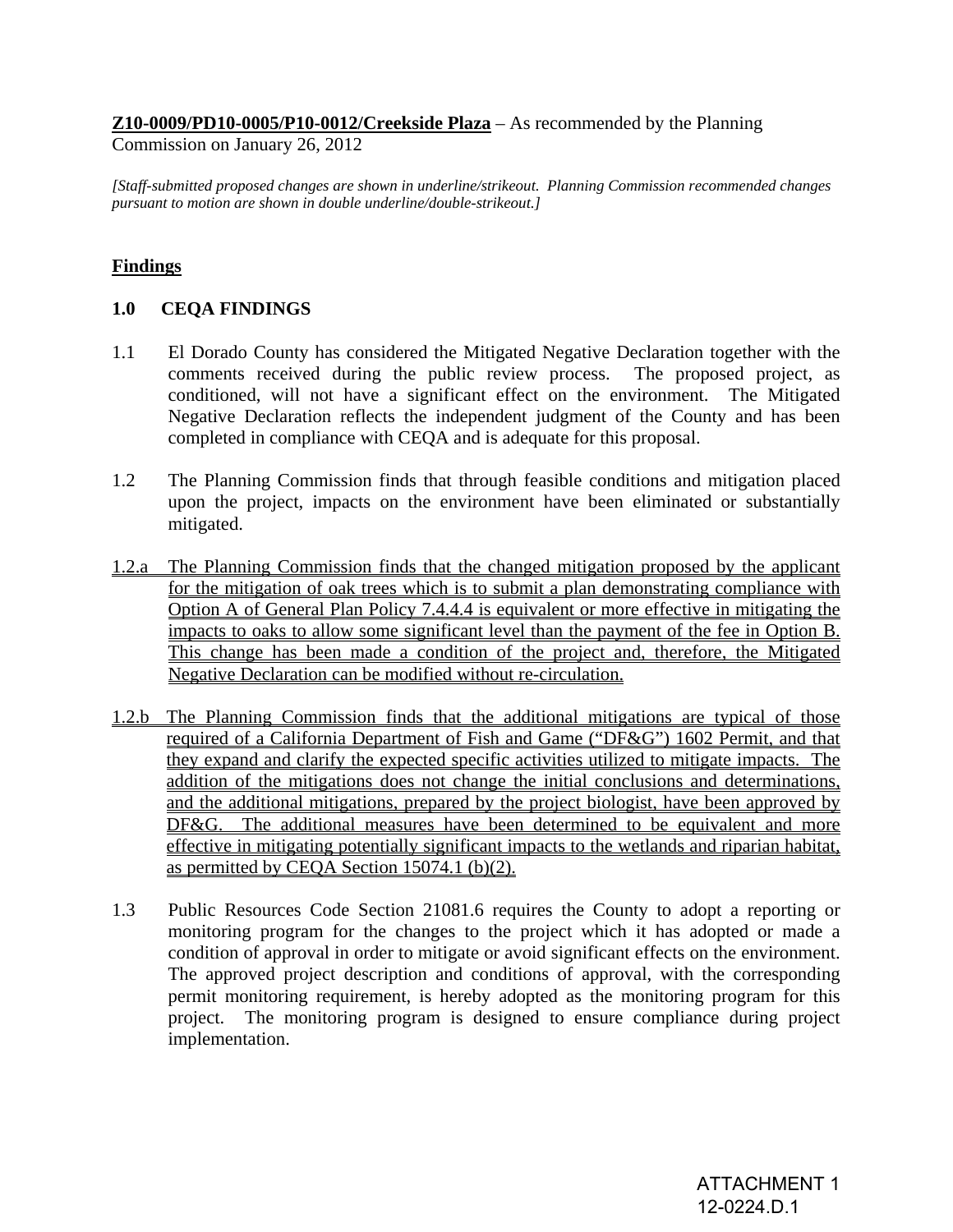1.4 The documents and other materials which constitute the record of proceedings upon which this decision is base are in the custody of the Development Services-Planning Services at 2850 Fairlane Court, Placerville, CA.

# **2.0 GENERAL PLAN FINDINGS**

- 2.1 As proposed, the project is consistent with the Commercial land use designation of the subject site as defined by General Plan Policy 2.2.1.2, because the Commercial land use designation includes retail/office/services as compatible uses.
- 2.2 The proposal is consistent with the intent of General Plan Policies 2.2.1.2 (commercial uses), 2.2.5.2 (rezone evaluation), 2.2.5.21 (compatibility with surroundings), 2.8.1.1 (lighting impacts), TC-4i (bike lanes), TC-5b (curbs and sidewalks), TC-Xf (traffic levels), 5.3.1.1, 5.3.1.7 (public wastewater), 5.7.1.1 (adequate emergency water and related facilities), 6.2.3.2 (adequate access), 7.1.2.1 (30 percent slopes), 7.3.3.4 (wetland impacts), 7.4.1.5 (special status species), 7.4.4.4 (impacts to oak canopy, 9.1.2.4, 9.1.2.8, (non-motorized transportation) concerning the requirement for a planned development request, lighting glare, traffic impacts, potable and emergency water supply, waste and storm water and the inclusions of provisions that promote non-vehicular travel. Because of the project's provisions of adequate access, site design, and attention to architectural design features that fit within the context of the surrounding uses, it is consistent with the General Plan policies identified above.

# **3.0 ZONING FINDINGS**

- 3.1 The project is consistent with the El Dorado County Zoning Ordinance designation of Commercial because the proposed project provides areas for office/retail/restaurant uses pursuant to Section 17.32.180 of the Zoning Code.
- 3.2 The project, as proposed and conditioned is consistent with the El Dorado County Zoning Ordinance Development Standards because the three commercial parcels and one open space parcel are being addressed with a planned development application, and the proposed buildings meet the development standards pursuant to Section 17.32.200 of County Code.

# **4.0 ADMINISTRATIVE FINDINGS**

# **4.1 Planned Development Findings**

4.1.1 **The planned development zone request is consistent with the General Plan.** The planned development request is consistent with the General Plan because the application is for a commercial development, being developed to serve the residents, businesses and visitors, consistent with the Commercial land use designation, and is consistent with applicable policies as outlined in Finding 2.2.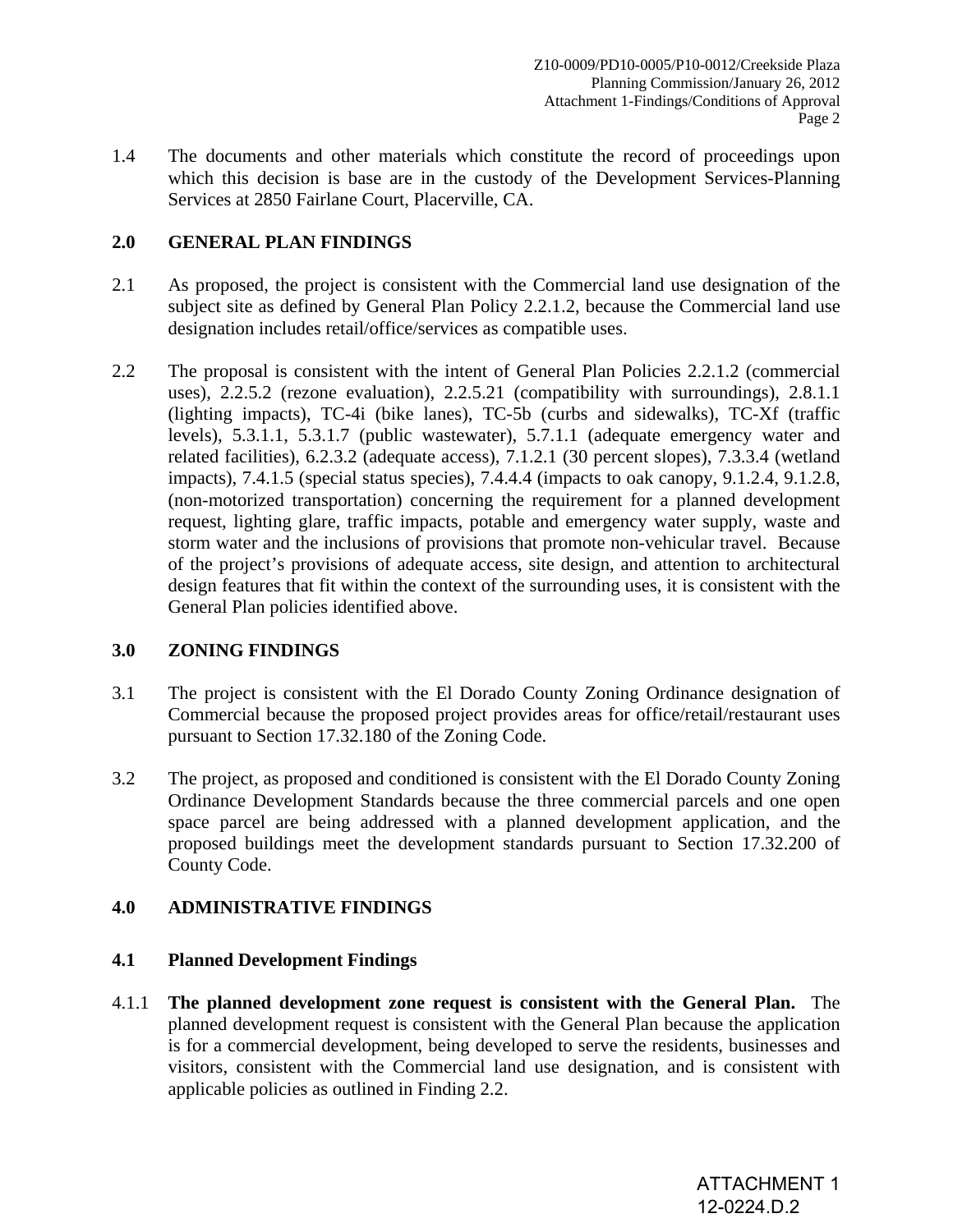- 4.1.2 **The proposed development is so designed to provide a desirable environment within its own boundaries.** The proposed development provides landscaping, lighting, pedestrian traffic, and subdued design features which will enhance the environment for the tenants within the office/retail/restaurant complex consistent with recommendations from the Missouri Flat Design Guidelines.
- 4.1.3 **Any exceptions to the standard requirements of the zone regulations are justified by the design or existing topography.** The project is being developed or conditioned to comply with all County Code requirements.
- 4.1.4 **The site is physically suited for the proposed uses.** The site is physically suited for the proposed uses since it is located within a business, commercial environment and the development area is concentrated along the existing roads, allowing for preservation of a portion of the existing intermittent stream as dictated by the Army Corps regulations.
- 4.1.5 **Adequate services are available for the proposed uses, including, but not limited to, water supply, sewage disposal, roads and utilities.** All required utilities are available for the proposed uses, including, but not limited to, water supply, sewage disposal, roads, and utilities.
- 4.1.6 **The proposed uses do not significantly detract from the natural land and scenic values of the site.** The proposed uses do not significantly detract from the natural land and scenic values of the site since it is devoid of native trees and shrubs except for those along the east parcel boundary, and the proposal will provide the required landscaping, enhancing the natural environment.

# **4.2 Parcel Map Findings**

- 4.2.1 **The proposed parcel map, including design and improvements, is consistent with the General Plan policies and land use map.** The Parcel Map request is consistent with the General Plan, because the application is for a commercial development being developed to serve the residents, businesses and visitors, consistent with the Commercial land use designation, and is consistent with applicable policies as outlined in Finding 2.2.
- 4.2.2 **The proposed parcel map does conform to the applicable standards and requirements of the County's zoning regulations and the Minor Land Division Ordinance.** The Tentative Parcel Map conforms to the applicable standards and requirements of the County's zoning regulations except for minimum parcel size for each unit and the Minor Land Division Ordinance, because the project site has been evaluated in accordance with the Commercial development regulations, and it has been found that the project complies with the minimum design standards, as conditioned.
- 4.2.3 **The site is physically suitable for the proposed type and density of development.**  The site is physically suitable for the proposed type and density of development because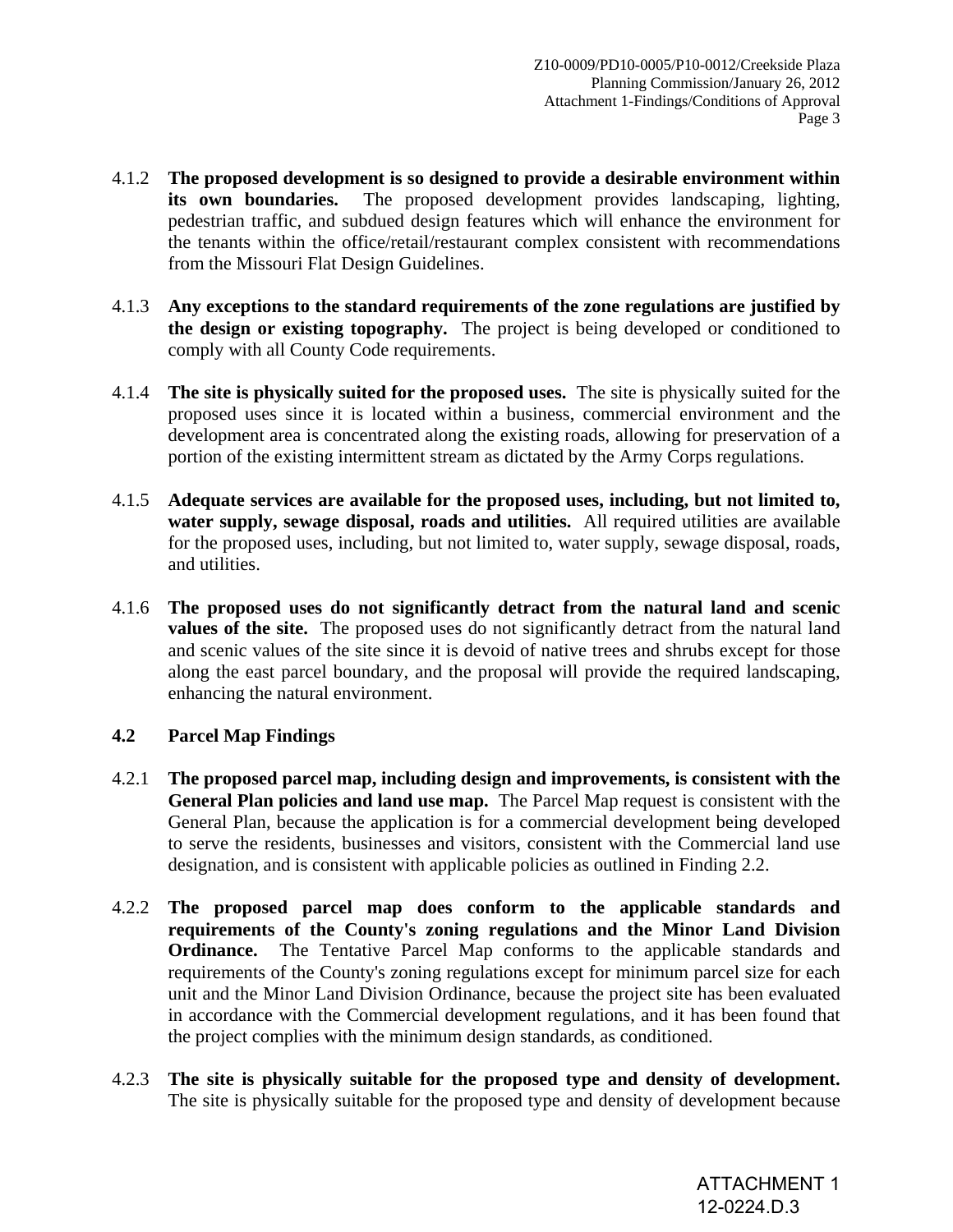the site is located within lands designated by the General Plan for commercial uses, and it can be found that the site is suited for the retail/office/restaurant development.

- 4.2.4 **The proposed Parcel Map is not likely to cause substantial environmental damage or substantial and avoidable injury to fish or wildlife or their habitat.** The proposed Parcel Map will not cause substantial environmental damage or substantial and avoidable injury to fish or wildlife or their habitat. The Parcel Map is an administrative document to allow the individual ownership of the four parcels within the development. No significant environmental impacts are anticipated by the Parcel Map alone.
- 4.2.5 **The design of the Parcel Map is not likely to cause serious public health hazards.** The design of the Parcel Map is not likely to cause serious public health hazards. The proposed parcel map would not create an undue negative impact upon the Diamond Springs-El Dorado Community Region. It can be found that the improvements would not be detrimental to the public health, safety and welfare or injurious to immediate project vicinity because the surrounding infrastructure is in place that can support it.

## **5.0 FINDINGS OF CONSISTENCY WITH SPECIFIC GENERAL PLAN POLICIES**

## **5.1 Findings of Consistency with General Plan Policy 7.1.2.1**

5.1.1 As conditioned, mitigated and with adherence to County Codes, the project is required to incorporate "Best Management Practices," mitigation measures and a wetland preserve area to minimize impacts on the remaining 30 percent slopes, and allow reasonable use of parcels that have been designated by the 1996 and 2004 General Plans for commercial uses but are constrained by an existing intermittent streambed. The request to allow development on slopes in excess of 30 percent is found to be consistent with the intent of El Dorado County General Plan Policy 7.1.2.1 and the Interim Interpretive Guidelines for that Policy.

# **5.2 Findings of Consistency with General Plan Policy 7.3.3.4**

5.2.1 The alternative setback is consistent with the General Plan. The Interim Interpretive Guidelines for El Dorado County General Plan Policy 7.3.3.4 requires a 50 foot nondevelopment setback from intermittent streams and the project is proposing to install retaining walls, parking areas, and a building within the required setback. The Interim Interpretive Guidelines allows an alternative setback when the applicant demonstrates that the alternative setback will still provide sufficient protection of the biological resources and avoids or minimizes impacts as required by the General Plan. A Wetland Delineation Report has been submitted by the applicants which was analyzed, and will be regulated by the Army Corps, and has been analyzed in the Initial Study-Environmental Checklist Form, impacts have been reduced to a less than significant level by incorporation of Mitigation Measures, Conditions of Approval, and with required adherence to County Code. As such, this project is found to be consistent with Policy 7.3.3.4.

> ATTACHMENT 1 12-0224.D.4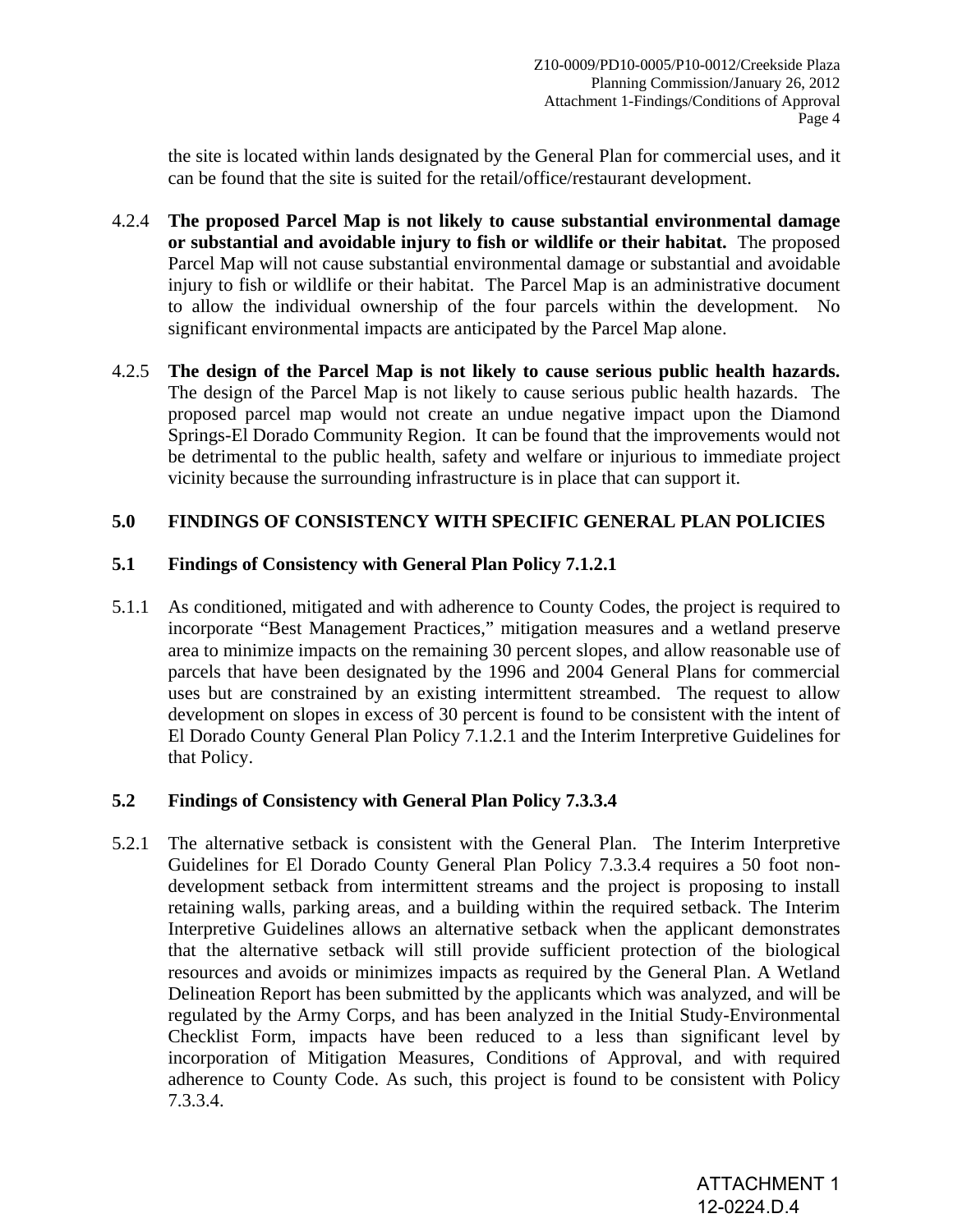## **6.0 FINDINGS OF CONSISTENCY WITH THE MC&FP**

6.1 With an approved rezone to General Commercial-Planned Development (CG-PD) for the project development area, and Open Space-Planned Development (OS-PD) for the wetland preserve area, and as the project is conditioned to require annexation into the Community Facilities District No. 2002-01 (Missouri Flat Area), the project is found to be consistent with the MC&FP.

# **7.0 FINDINGS OF CONSISTENCY WITH THE MISSOURI FLAT DESIGN GUIDELINES**

7.1 The project was analyzed for consistency with the applicable sections of the guidelines for the landscaping, lighting, pedestrian-friendly features, architectural design, materials and colors of the buildings, trash enclosures, bike racks, and signs, and as conditioned, the project is found to be consistent with the Missouri Flat Design Guidelines.

## **8.0 FINDING OF GENERAL PLAN CONSISTENCY FOR GENERAL VACATION**

It can be found that completion of the vacation would allow future development within the affected parcels to have flexibility in design of circulation and access. Also, utilities that would serve the development would be confined within defined easements underground in order to maintain aesthetic interest in the area. Pursuant to California Government Code Section 65402, the vacation of the Forni Road Right-of-Way is found to be consistent with the El Dorado County General Plan.

### **Conditions of Approval**

#### **Planning Services**

1. This Rezone, Development Plan, and commercial Parcel Map are based upon and limited compliance with the project description, the Staff Report Exhibits and Conditions of Approval set forth below.

| Plan, Sheet S1 |
|----------------|
|                |
|                |
|                |
|                |
|                |
|                |
|                |
|                |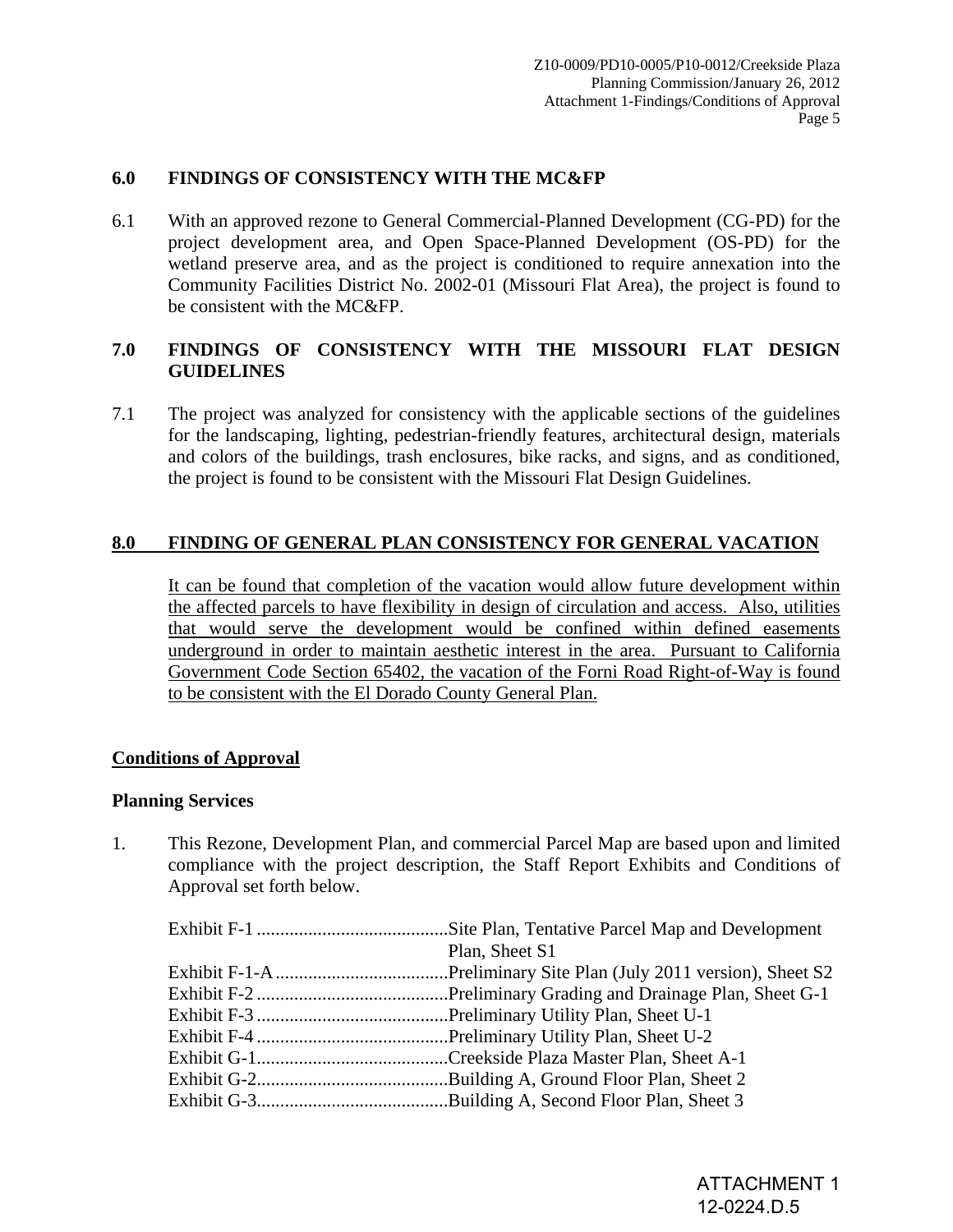|                                              | Sheet 7                                  |
|----------------------------------------------|------------------------------------------|
|                                              |                                          |
|                                              |                                          |
|                                              | <b>Trash Enclosure Elevation</b>         |
|                                              |                                          |
|                                              |                                          |
|                                              |                                          |
|                                              | Sheet DD3                                |
|                                              |                                          |
|                                              |                                          |
|                                              | <b>Material Selections</b>               |
|                                              |                                          |
|                                              |                                          |
| Exhibits L-1 to L-9Creekside Plaza Sign Plan |                                          |
|                                              |                                          |
|                                              | PT1                                      |
|                                              |                                          |
|                                              |                                          |
|                                              | <b>Acquisition Narrative (two pages)</b> |

 Exhibits G-5, G-7, H-1, H-2, H-3, I-2, and J shall be reviewed by the Planning Commission prior to the issuance of the first building permit. Any deviations from the project description; exhibits or conditions must be reviewed and approved by the County for conformity with this approval. Deviations may require approved changes to the permit and/or further environmental review. Deviations without the above described approval will constitute a violation of permit approval.

The project description is as follows:

The project allows for a Rezone, Tentative Parcel Map, and commercial Development Plan for the parcels currently identified by Assessor's Parcel Numbers 327-211-14, -16, and -25 as follows:

- a) Rezone: One-Acre Residential (R1A) to 3.18 acres of General Commercial-Planned Development (CG-PD). The 1.14-acre open space lot shown in Exhibit F-1 shall be rezoned to Open Space-Planned Development (OS-PD);
- b) Tentative Parcel Map:Parcel Map shall create three commercial parcels and one common area parcel for the wetland area preservation as follows in the table below: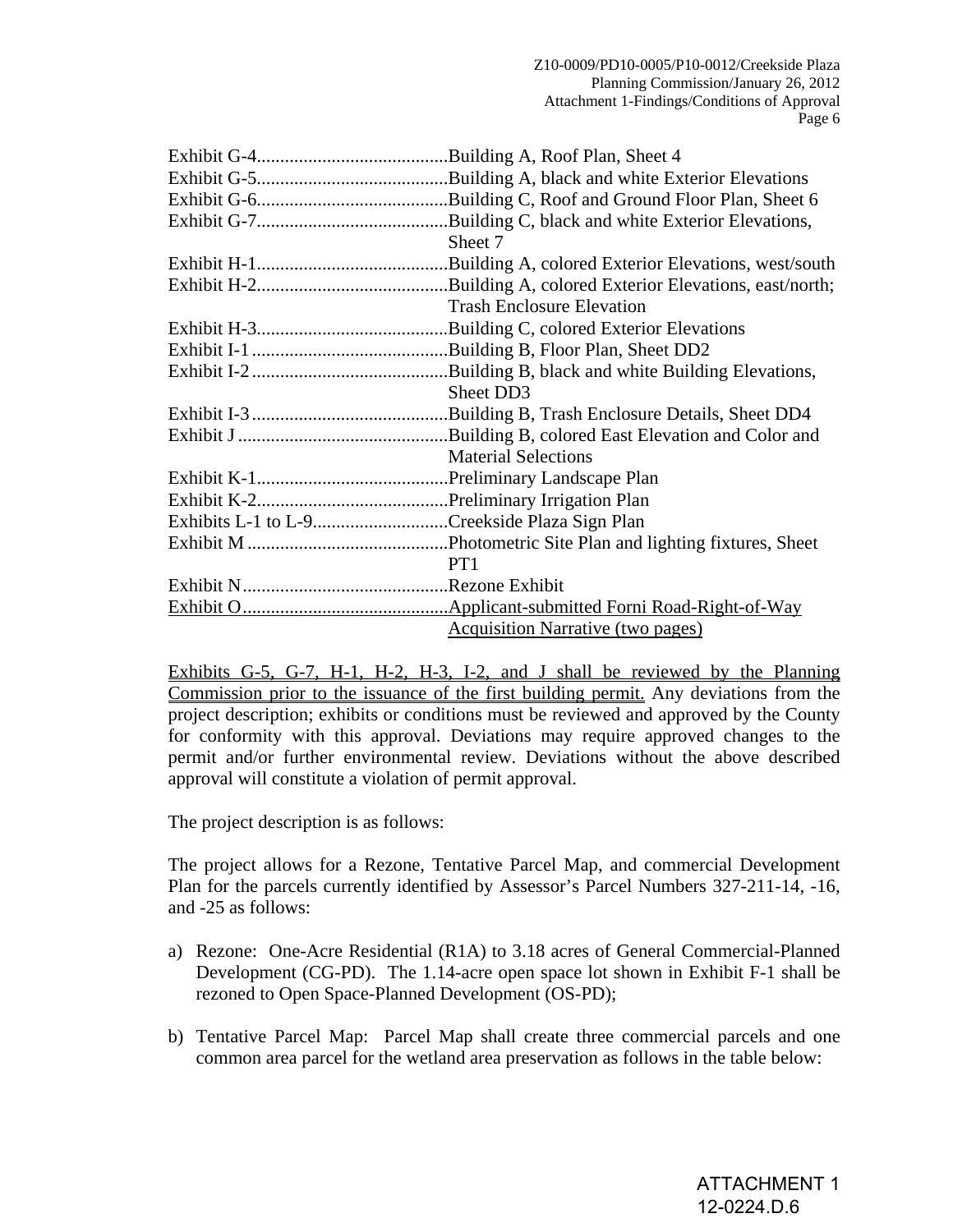| Creekside Plaza Parcel Map Individual Parcel Area Summary |       |                    |
|-----------------------------------------------------------|-------|--------------------|
| Parcel No.                                                | Acres | <b>Parcel Type</b> |
|                                                           | 0.72  | Commercial         |
|                                                           | 0.90  | Commercial         |
|                                                           | 1.56  | Commercial         |
|                                                           | 1.14  | Open Space         |
| <b>Total Project Acres</b>                                | 4.32  |                    |

c) Planned Development: Development Plan allows the construction of two singlestory, and one two-story building on three parcels, and one vacant parcel to be encumbered with a conservation easement with no development. Development Plan also allows the existing parcels currently identified by Assessor's Parcel Numbers 327-211-14, 16, and 25 to be subdivided into three commercial parcels, and to create one open space parcel governed by a conservation agreement. The Development Plan shall permit the three to be subdivided into four by the filing of the Parcel Map. However,  $\overline{H}$  if a Parcel Map  $\frac{1}{2}$  has not been filed prior to the application for a building permit for a second building, the project shall be required to submit subject to a Lot Line Adjustment application to merge the three parcels into one parcel before issuance of a second building permit.

The approved Development Plan shall be a commercial complex to include the construction of three buildings totaling 30,572 square feet as follows:

| <b>Building (as labeled on Sheet S1)</b> | <b>Proposed Uses</b> | <b>Square footage</b>  |
|------------------------------------------|----------------------|------------------------|
| A (two-story)                            | Mixed use,           | Ground floor: 10,184   |
|                                          | professional         | Second floor: 9,859    |
|                                          | office/retail        | Second floor deck: 325 |
| <b>B</b> (one-story)                     | Retail/fast food     | Restaurant: 2,550      |
|                                          | restaurant           | Retail: 1,352          |
| $C$ (one-story)                          | Retail/restaurant    | 6,600 maximum (Sheet   |
|                                          |                      | $S1$ ; or              |
|                                          |                      | 4,775 (Sheet S1)       |
|                                          |                      | Total: 30,572 maximum  |

 The approved Development Plan includes the site plan and parking (Exhibits F-1, F-1-A), sign package (Exhibits L-1 to L-9), buildings and elevations/color palette (Exhibits G-5 to H-3, and I-2 to J), outdoor lighting (Exhibit M), landscaping (Exhibits K-1, K-2), bike racks (located as shown in Exhibit F-1, F-1-A), and trash enclosures (located as shown in Exhibit F-1, F-1-A). The buildings shall be slab-ongrade buildings with flat roofs surrounded by sloped metal roofing, with walls covered with a combination of horizontal cement lap siding with vertical battens and veneers of cast concrete stone, surrounded by landscaping and including four outdoor patio sitting areas. The parking, access and landscaping areas shall be shared by the project parcels with a common maintenance agreement between each parcel owner.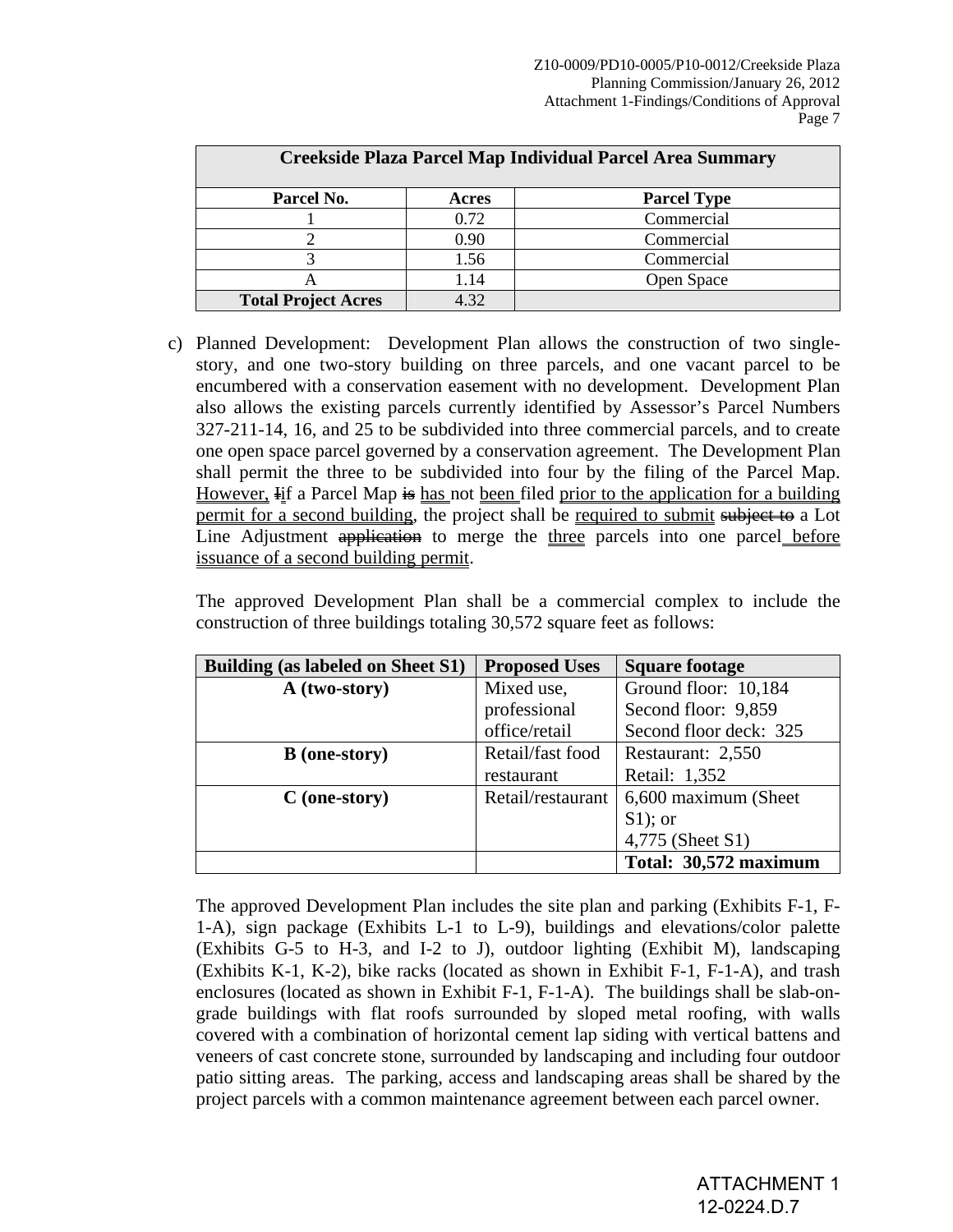The approved Development Plan shall allow only retail, office and restaurant uses unless it can be proven alternative uses will not change the parking capacity, and Parcel 4 shall be encumbered by a conservation easement. The said uses shall be conducted indoors, with the exception of the four outdoor seating areas shown on Sheets S1 and S2. Outdoor vending machines, kiosks, etc. shall not be permitted. The Development Plan approves the parcel configuration as shown in Parcel Overview inset on Sheet S1, Exhibit F-1 and the uses and improvements as the listed in the table below:

| Parcel<br><b>Number</b> | <b>Use</b>            | <b>Improvements</b><br>(Square Feet)            |
|-------------------------|-----------------------|-------------------------------------------------|
|                         | Retail/Restaurant     | 6,600 maximum (single story)                    |
|                         | Retail/Restaurant     | 1,352 Retail<br>2,550 Restaurant (single story) |
|                         | Office/Retail         | $20,070$ (two stories)                          |
|                         | Conservation easement |                                                 |

The grading, development, use, and maintenance of the property, the size, shape, arrangement, and location of structures, parking areas and landscape areas, and the protection and preservation of resources shall conform to the project description above and the hearing exhibits and conditions of approval below. The property and any portions thereof shall be sold, leased or financed in compliance with this project description and the approved hearing exhibits and conditions of approval hereto. All plans (such as Landscape and Tree Protection Plans) must be submitted for review and approval and shall be implemented as approved by the County.

The subject property and any portions thereof shall be sold, leased or financed in compliance with this project description and the approved hearing exhibits and conditions of approval hereto.

Minor modifications to the approved Development Plan may be administratively approved by the Development Services Director in accordance with the findings under County Code Section 17.04.070. Major modifications shall require approval of a revision to the Development Plan subject to approval by the Planning Commission.

# **Conditions from the Mitigated Negative Declaration**

The following mitigation measures are required as a means to reduce potential significant environmental effects to a level of insignificance:

2. **BIO-1: Pre-construction Survey Required:** If vegetation removal is conducted within the nesting period for most migratory bird species and nesting raptor species (between March 1 and August 15), a pre-construction survey for active bird nests shall be conducted by a qualified biologist. If vegetation removal activities are delayed or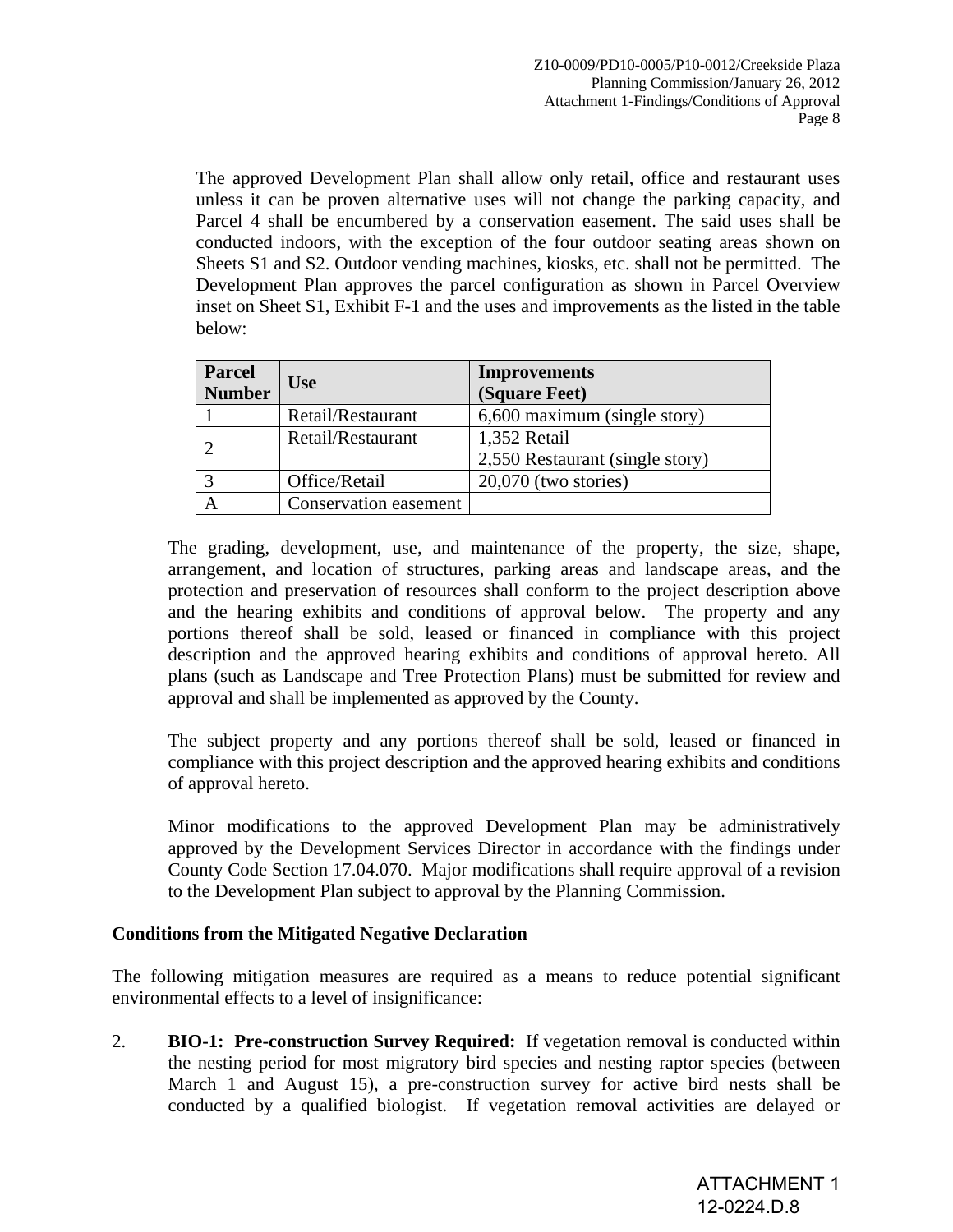suspended more than one month after the pre-construction survey, the area shall be resurveyed. If active bird nests are identified, vegetation removal in these areas shall be postponed until after the nesting season, or a qualified biologist has determined the young have fledged and are independent of the nest site. No known active nests shall be disturbed without a permit or other authorization from USFWS or CDFG.

# **Monitoring Responsibility:** Planning Services

**Monitoring Requirement:** The applicant shall conduct all construction activities outside the nesting season or perform a pre-construction survey and obtain all necessary permits prior to initiation of construction activities. This requirement shall be placed on all grading plans submitted for the project. Planning Services shall review the surveys prior to issuance of a grading permit and/or removal of any trees within the entire project parcel.

3. **BIO-3: Streambed Alteration Agreement**: A Streambed Alteration Agreement, pursuant to Fish and Game Code 1602, shall be obtained by the applicants, from the California Department of Fish and Game, if applicable, for each stream crossing and any other activities affecting the bed, bank, or associated riparian vegetation of any stream on the site. Appropriate mitigation measures would shall be developed in coordination with CDFG in the context of the agreement process. Authorization prior to placement of any fill is required from the U.S. Army Corps of Engineers if any impacts are proposed to jurisdictional riparian habitat. This authorization may require mitigation as deemed necessary by the Corps of Engineers. The Agreement shall address the following to the satisfaction of the Department of Fish and Game: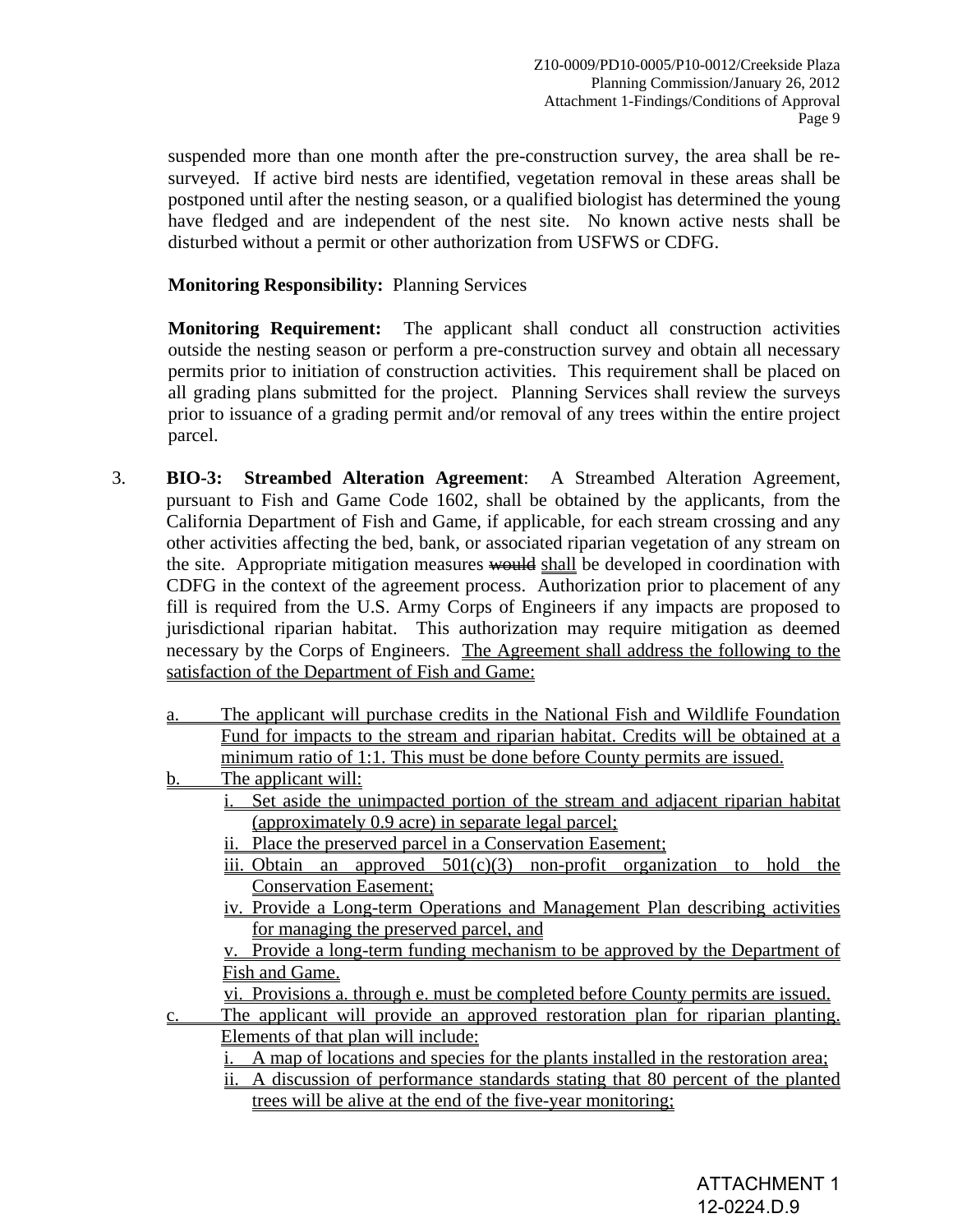- iii. The method for determining whether plantings are alive at the end of each monitoring year (that is, each tree will be counted and determined to be dead or alive; dead trees will be replanted)
- iv. A discussion contingency measures that could be used in the event that the restoration plantings fail. These measures could include, but are not limited to, making additional plantings and extending the monitoring period or purchasing additional credits in an acceptable fund or mitigation bank.
- v. Submission of annual reports for the restoration project to the Department of Fish and Game.
- vi. This plan must be approved by the Department of Fish and Game before County permits are issued.

# **Monitoring Responsibility:** Planning Services

**Monitoring Requirement:** The applicant shall provide a copy of the 1602 Streambed Alteration Agreement to Development Services prior to issuance of the grading permit. If it has been determined by Fish and Game that said permit does not apply after their review of the development plans for the project, the applicant shall provide Planning Services with verification from Fish and Game that no Agreement is needed for the project, prior to issuance of a building and/or grading permit for the project area.

4. **BIO-4: Wetland Delineation Verification:** An intermittent stream (0.60 acre) and a wetland swale (0.06) have been verified by the U.S. Army Corps of Engineers (Corps) as waters of the U.S. The applicants shall request for a Department of the Army authorization with the Corps prior to placement of fill material in waters of the U.S. through the 404 Permit process. Along with the request, the applicants shall provide project construction and development drawings or maps including e.g. wetland areas, denoting all proposed improvements in relation to the Ordinary High Water Mark (OHWM). Applicant shall strive to avoid adverse and minimize impacts to waters of the United States, and to achieve a goal of no net loss of wetlands functions and values. Applicant shall propose to the Corps appropriate mitigation for unavoidable losses to waters of the U.S. using Corps mitigation guidelines and regulations. The Corps permit will define terms and conditions, including mitigation, for the fill activities.

# **Monitoring Responsibility:** Planning Services

**Monitoring Requirement:** The applicant shall provide either a copy of the Corps permit or no permit required letter and provide Planning Services with a copy prior to issuance of a building, and/or grading permit for the project area.

5. **BIO-5: Water Quality Certification:** A Water Quality Certification, Section 401 permit, if applicable, shall be obtained by the applicant from the California Regional Water Quality Control Board for applicable project improvements. Appropriate mitigation measures shall be developed in coordination with in the context of the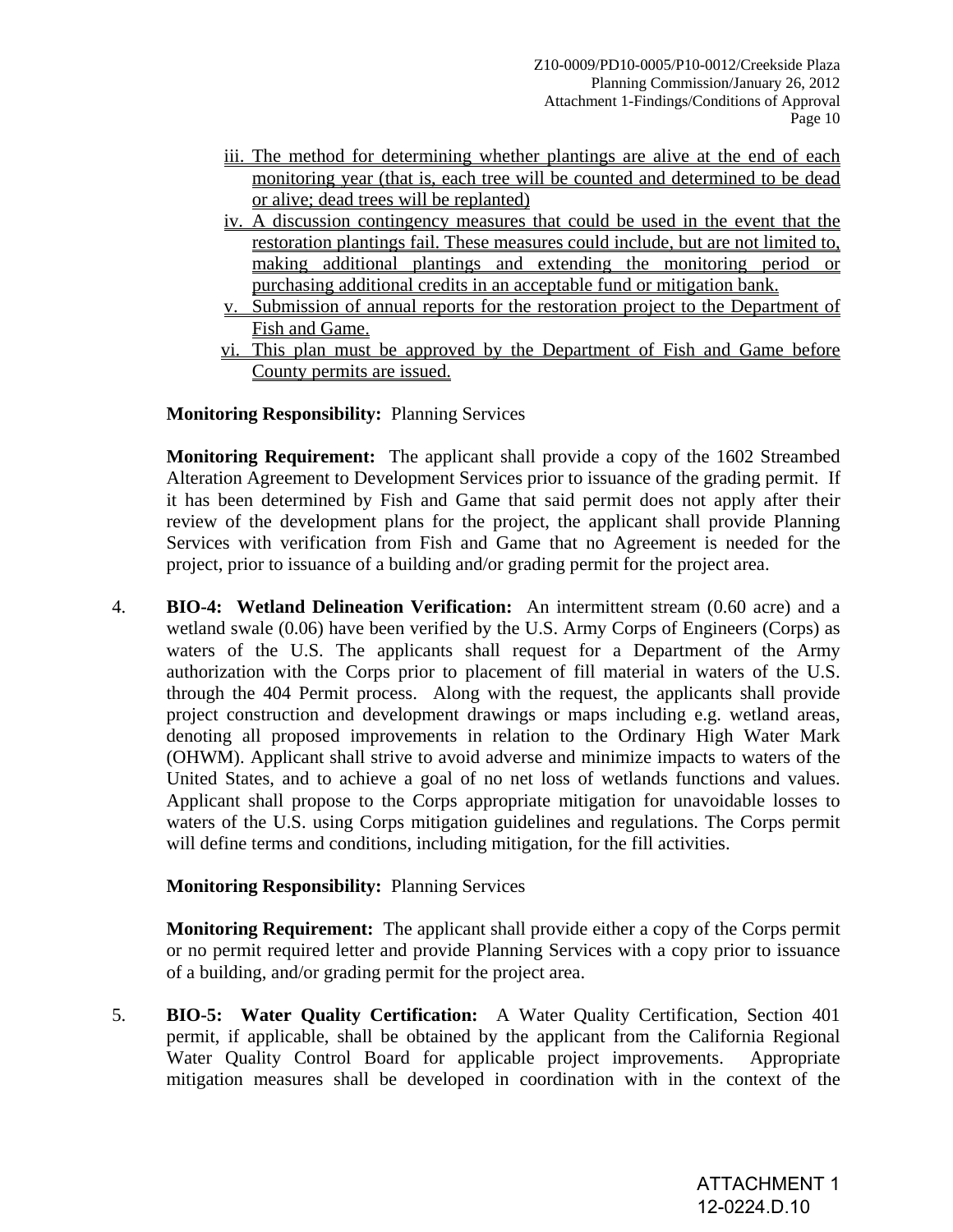agreement process. Additionally, the following shall be included to the satisfaction of the California Regional Water Quality Control Board:

- a. The applicant will prepare a Storm Water Pollution Prevention Plan for approval. That plan will describe methods for ensuring downstream water quality during construction and will be implemented before construction begins.
- b. Work areas will be separated by buffers and orange construction fencing to delineate the preserved riparian areas. No grading will be allowed within the fenced-off buffer zones.
- c. Waste and construction materials will be placed where they will not run off into the stream, or they will immediately be removed off-site.

 d. The project will include a Continuous Deflection Separation system to remove oil and other substances from runoff within the project area before it is discharged to Weber Creek. This system will be maintained by the property owner as described in the Contech Stormwater Solutions technical manuals.

# **Monitoring Responsibility:** Planning Services

**Monitoring Requirement:** The applicant shall provide a copy of the Section 401 permit to Development Services prior to issuance of the grading permit. If it has been determined by the California Regional Water Quality Control Board that said permit does not apply after their review of the development plans for the project, the applicant shall provide Planning Services with confirmation from them of that determination prior to issuance of a building and/or grading permit for the project area. The Storm Water Pollution Prevention Plan shall be reviewed and approved by Building Services or DOT prior to issuance of a grading permit.

6. **LU-1:** The area designated on the Tentative Parcel Map as the 1.14-acre "Lot A" shall be zoned as Open Space as part of the rezone application. Minor deviations from approved exhibits shall be allowed as needed to accommodate roads and grading adjustments that may occur during development of final improvement plans and the final Parcel Map but shall not violate any restrictions imposed by the U.S. Army Corps of Engineers 404 Permit process, the Fish and Game 1602 Permit process, or the Water Quality Certification, Section 401 Permit, from the California Regional Water Quality Control Board.

# **Monitoring Responsibility:** Planning Services

**Monitoring Requirement:** Prior to final approval, the applicant shall amend the project description to request that the area designated on the filed Parcel Map as Open Space be rezoned to an Open Space-Planned Development zoning district. Prior to the issuance of any development permits (building or grading permits), the County shall amend zoning maps consistent with the Tentative Parcel Map submitted for filing as the final Parcel Map. Planning Services shall review submitted map to ensure consistency with the intent of this Condition of Approval, which is that the area designated as Lot A be zoned Open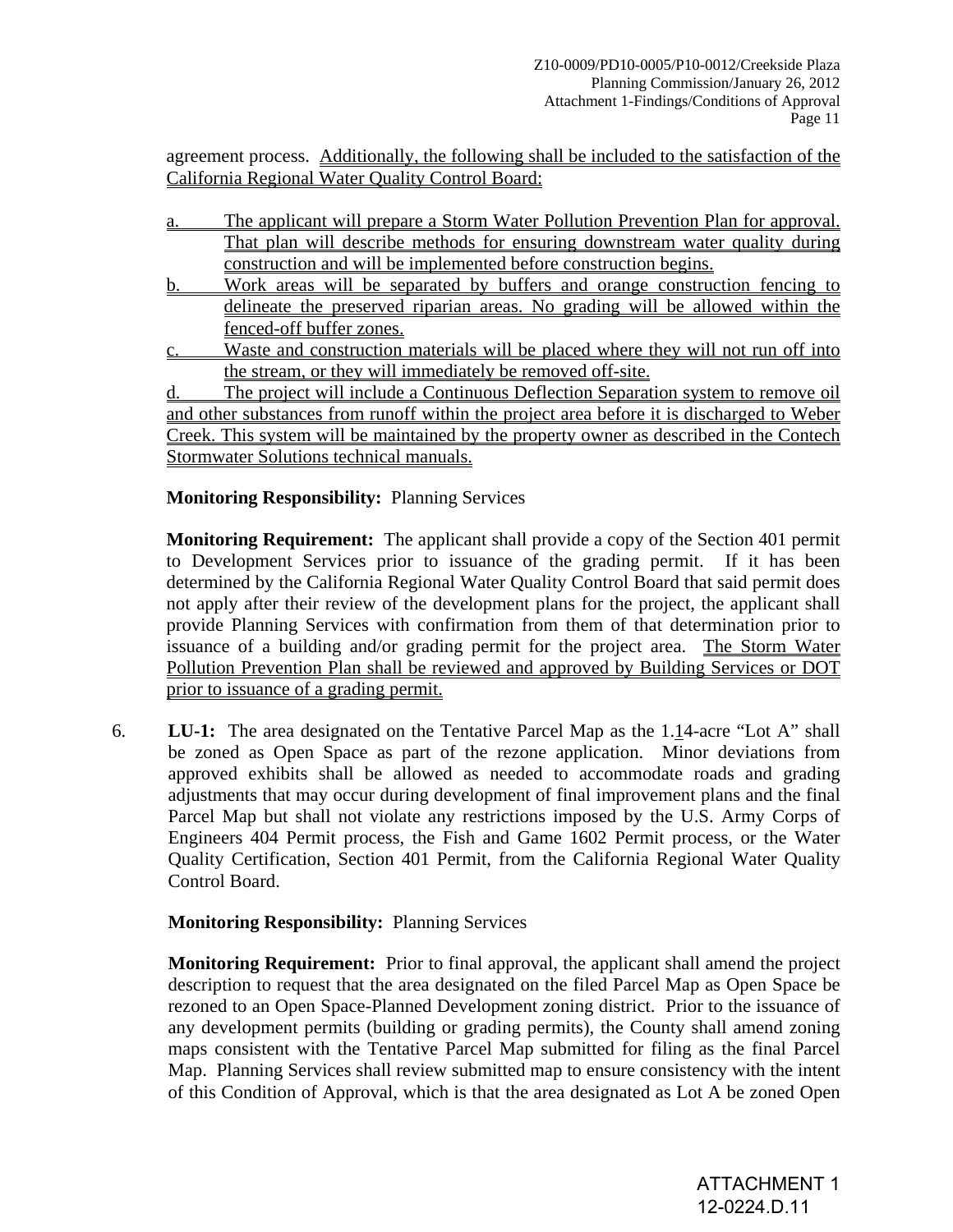Space-Planned Development. The applicant shall be responsible for coordinating with Development Services to ensure zoning maps have been updated consistent with the proposed final Parcel Map.

# **Planning Services Site Specific and Standard Conditions**

- 7. **Planned Development Expiration:** The Planned Development shall remain valid for a period of three years from the date of approval unless the applicant files for a time extension prior to the expiration of the map.
- 8. **Tentative Parcel Map Expiration:** The Parcel Map shall be filed prior to issuance of any building permit. The map shall remain in effect for three years from the date of approval. If the map has not been filed within this timeframe, an extension may be requested prior to expiration of the map. Appropriate fees shall be paid to process the time extension.
- 9. **Conditions Compliance:** Prior to issuance of a building permit or commencement of any use authorized by this permit, the applicant shall provide a written description, together with appropriate documentation, showing conformance of the project with each condition imposed as part of the project approval. The applicant shall also schedule an inspection by Planning Services prior to issuance of a building permit for verification of compliance with applicable conditions of approval. The written description for each tenant improvement shall state how it complies with the whole project parking tally as discussed in Condition 14 below.
- 10. **Site Improvements:** Building design, colors, building placement, and parking lot improvements shall be completed in conformance with the plans submitted and in conformance with the conditions of approval herein and shall substantially comply with all Exhibits listed in Condition 1 above. Minor variations are allowed, however, any major changes in the design and location of buildings, screening/sound wall, trash enclosure, bike racks, access driveways, and parking shall require review and approval by the Planning Services prior to project modifications.

The project proposes the following colors and materials for the associated building components: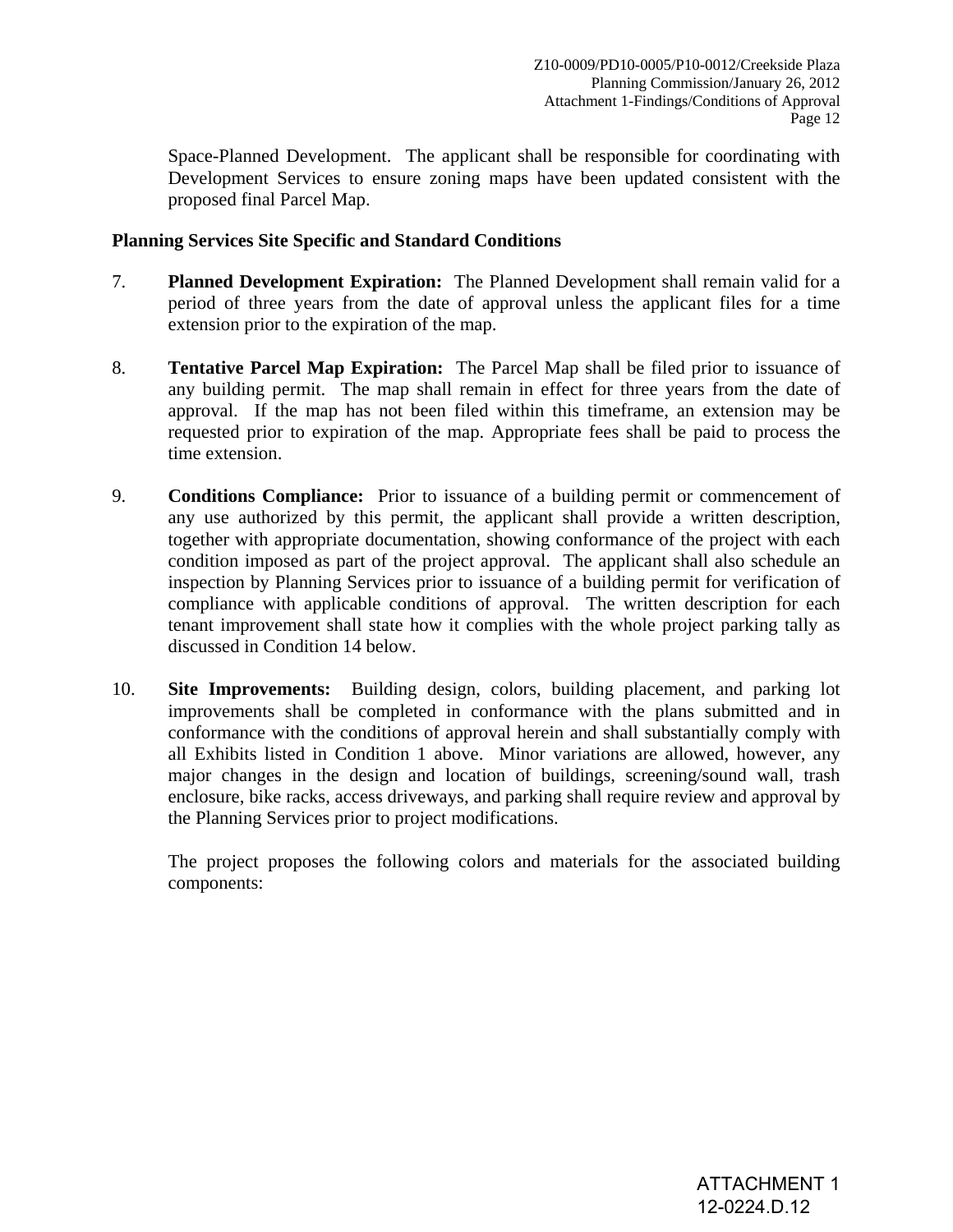#### Z10-0009/PD10-0005/P10-0012/Creekside Plaza Planning Commission/January 26, 2012 Attachment 1-Findings/Conditions of Approval Page 13

| <b>Building/Structure</b> | <b>Building</b>   | <b>Material</b>                                                                                             | <b>Color</b>                                                                                     |
|---------------------------|-------------------|-------------------------------------------------------------------------------------------------------------|--------------------------------------------------------------------------------------------------|
|                           | <b>Feature</b>    |                                                                                                             |                                                                                                  |
| A and C                   | Roof              | Pre-rusted corrugated metal                                                                                 | Rust                                                                                             |
|                           | Walls             | a) Horizontal cement lap<br>siding with vertical<br>battens<br>b) Veneers of cast concrete                  | a) Sage and putty<br>b) Tan/gray                                                                 |
|                           |                   | stone-Rubble pattern<br>c) Stucco                                                                           | c) Gold and red                                                                                  |
|                           |                   |                                                                                                             | (substantial<br>compliance with<br>"Hodley Red")                                                 |
|                           | Windows           | Aluminum Storefront<br>System/tinted insulated glass<br>with accents of Spandrel<br>Glass/shear wall behind | Gray                                                                                             |
|                           | Shade<br>canopies | Metal                                                                                                       | Gray/silver/rust                                                                                 |
| B                         | Roof              | Pre-rusted corrugated metal                                                                                 | Rust (to match<br>Buildings A and C)                                                             |
|                           | Walls             | a) Horizontal cement lap<br>siding with vertical<br>battens                                                 | a) Light brown<br>(substantial<br>compliance to<br>"ICI Padre<br>Island," and "ICI<br>Bungalow") |
|                           |                   | b) Facias                                                                                                   | b) (Substantial<br>compliance to<br>"ICI Padre<br>Island," and "ICI<br>Council Bluff")           |
|                           |                   | c) Veneers of cast concrete<br>stone-Rubble pattern                                                         | c) Tan/gray (to<br>match Buildings<br>$A$ and $C$ )                                              |
|                           |                   | d) Stucco                                                                                                   | d) Light tan/peach<br>(substantial<br>compliance to<br>"ICI Just Peachy")                        |
|                           | Windows           | <b>Clear Vision Glass</b><br>w/mullions                                                                     | <b>Bronze</b>                                                                                    |
|                           | Awnings           | Metal                                                                                                       | <b>Blue</b> (Substantial<br>compliance to "BK<br>Blue")                                          |
| Trash<br>Enclosures       | a) Walls          | a) Split-face concrete block                                                                                | a) Color shall blend                                                                             |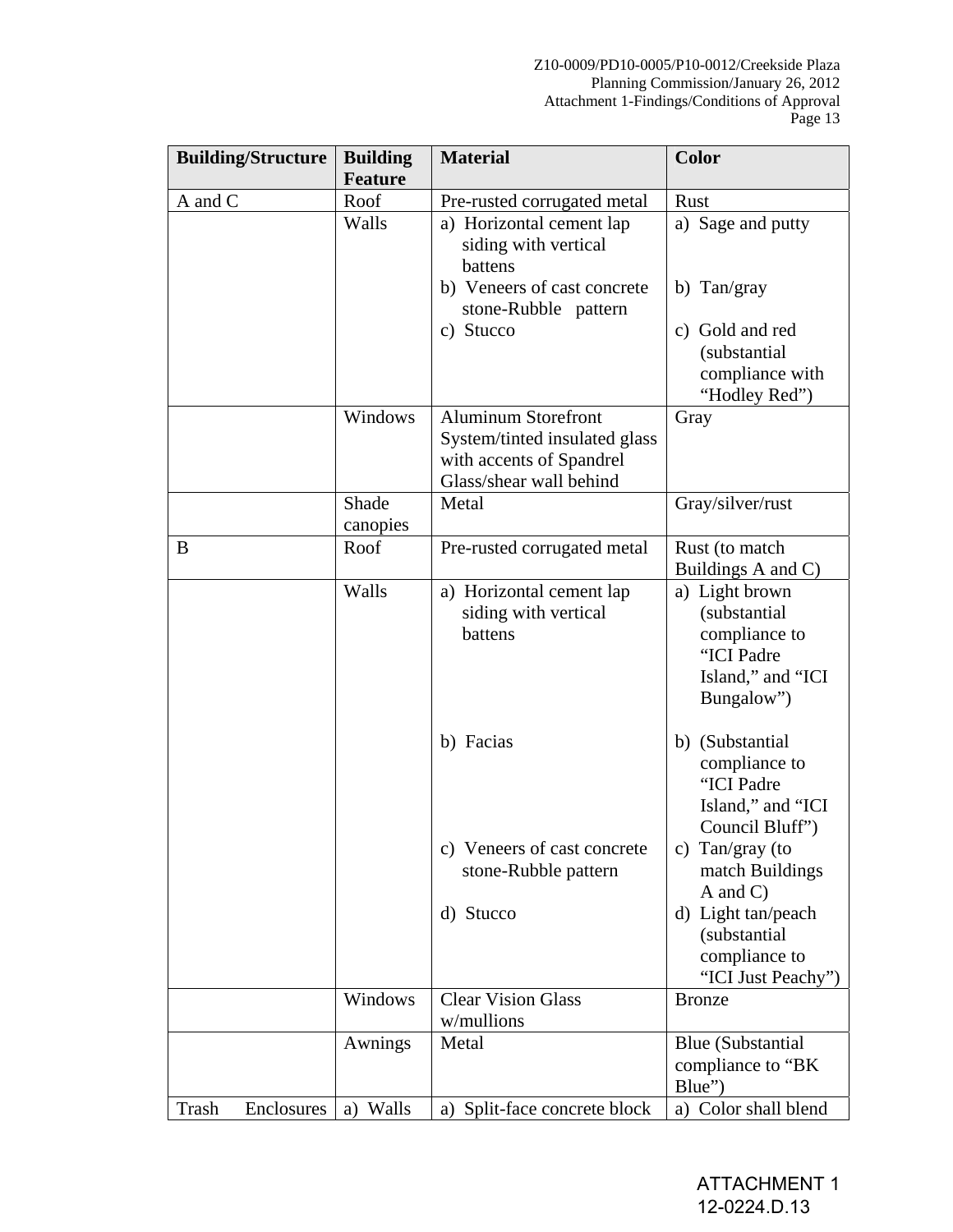| (three) |          |                         | with the cast        |
|---------|----------|-------------------------|----------------------|
|         |          |                         | concrete stone       |
|         |          |                         | veneer on            |
|         |          |                         | buildings.           |
|         | b) Doors | b) Metal w/horizontal   | b) Color shall match |
|         |          | orientation to simulate | that of the          |
|         |          | building lap siding.    | horizontal lap       |
|         |          |                         | siding on the        |
|         |          |                         | associated           |
|         |          |                         | buildings.           |

The roof-mounted equipment shall be located inside a roof well and shall not be visible at all.

- 11. **Landscaping:** The final landscape plan shall be compliant with Exhibits K-1 and K-2 and comply with Zoning Code Chapter 17.18.090 and General Plan Policies 7.3.5.1, 7.3.5.2, and 7.4.4.4, and be approved by Planning Services prior to issuance of a building permit. The following additional information would need to be submitted prior to final inspection of installed landscaping:
	- a) Completed, signed Model Water Efficient Landscape documents consistent with the new County Model Water Efficient Landscape Ordinance.
	- b) A filed copy of an irrigation audit report or survey approved by El Dorado Irrigation District with the Certificate of Completion.

 The applicant shall install and maintain landscaping in accordance with the approved final landscaping plan in perpetuity.

- 12. **Lighting:** All outdoor lighting shall conform to Sheet PT1, Photometric Site Plan Exhibit M, and Section 17.14.170 of the Zoning Ordinance, and be fully shielded pursuant to the Illumination Engineering Society of North America's (IESNA) full cutoff designation. Any light fixture shown on said Sheet PT1 that does not have a specification sheet submitted with the building permit that specifically states that fixture meets the said full cutoff standards, shall require a fixture substitution that meets that requirement. In addition, the following apply:
	- a) External lights used to illuminate a sign or side of a building or wall shall be shielded in order to prevent light from shining off the surface to be illuminated.
	- b) Lighting for outdoor display areas shall be turned off within 30 minutes after the closing of the business. No more than 50 percent of the parking lot lighting may remain on during hours of non-operation, and none of those 50 percent shall be the five northernmost pole lights within the Building A parking lot shown on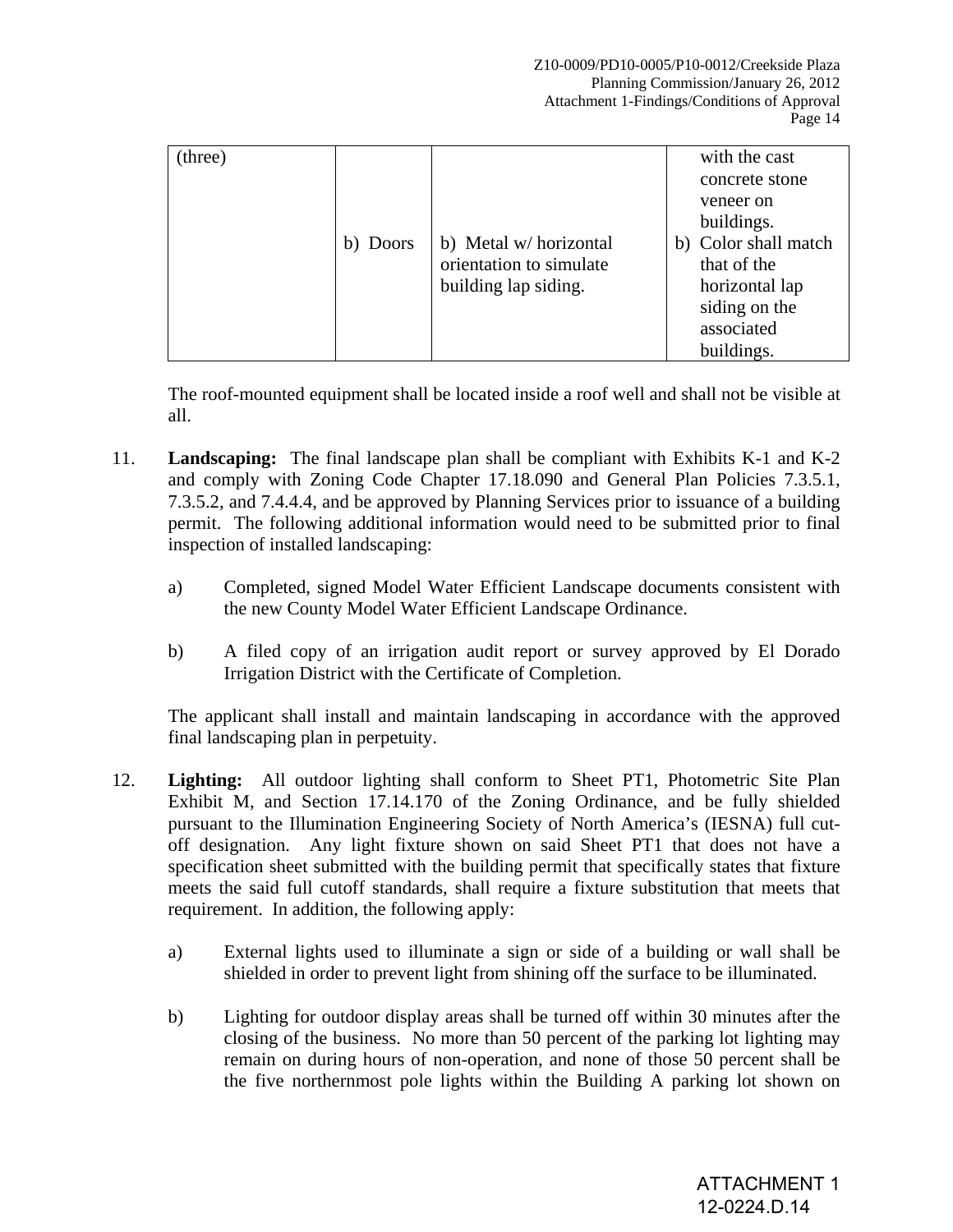Sheet PT1, Photometric Site Plan (Exhibit M). Security lighting on the buildings shall be designed with motion-sensor activation.

c) Pursuant to page 3.43 the Missouri Flat Design Guidelines, no pole light shall exceed 15-feet in height.

 Should final, installed lighting be non-compliant with full shielding requirements, the applicant shall be responsible for the replacement and/or modification of said lighting to the satisfaction of Planning Services.

13. **Signs:** All signage installed as part of the project shall demonstrate consistency with the approved Sign Program a shown in Exhibits L-1 to L-9 for location, materials, sizes and colors, and with the DOT Signage Condition 34 below. There shall be no signs and/or banners placed, mounted, displayed in any window, in any building, within the approved project area. The following is a summery of the approved signs:

| <b>Sign Type (as</b>  | Number-          | <b>Parcel Number (as defined in</b> | <b>Dimensions and</b>          |
|-----------------------|------------------|-------------------------------------|--------------------------------|
| lettered and          | <b>This Type</b> | the Parcel Overview inset           | (Square                        |
| named on the          |                  | shown on Sheets S1, S2); at         | Footage)                       |
| Sign Plan,            |                  | locations as shown in Exhibit       |                                |
| <b>Exhibit L-1)</b>   |                  | $L-1$                               |                                |
| A: Primary            | $\mathbf{1}$     | Parcel 3 (Has an Option 1 or 2)     | 9-ft. 6-inch wide,             |
| Center I.D.           |                  | for location).                      | by 11-ft. 9-inches             |
| <b>Monument Sign</b>  |                  |                                     | tall, $(104.5 \text{ square})$ |
|                       |                  |                                     | ft. of total                   |
|                       |                  |                                     | structure area;                |
|                       |                  |                                     | 85.5 square ft. of             |
|                       |                  |                                     | actual sign area).             |
|                       |                  |                                     | Exhibit L                      |
| B: Burger King,       | 3                | Parcel 1 has 2, Parcel 2 has 1.     | 8-ft. wide by 9-ft.            |
| Convenience           |                  |                                     | tall (72 square                |
| <b>Store Monument</b> |                  |                                     | feet of total                  |
| Signs                 |                  |                                     | structure area; 48             |
|                       |                  |                                     | square feet of                 |
|                       |                  |                                     | actual sign area).             |
|                       |                  |                                     | Exhibit L-8                    |
| D: Office             | $\mathbf{1}$     | Parcel 3, Building A.               | 5-ft. wide by 5 ft.            |
| <b>Building</b>       |                  |                                     | 11 inches tall                 |
| Directory             |                  |                                     | $(29.6 \text{ square feet})$   |
|                       |                  |                                     | of total structure             |
|                       |                  |                                     | area; 26.25 square             |
|                       |                  |                                     | feet of actual sign            |
|                       |                  |                                     | area). Exhibit L-              |
|                       |                  |                                     | 9                              |
| E: Parking Lot        | $\overline{4}$   | Parcel 1 has 1 shared with Parcel   | 3-ft. wide by 5-ft.            |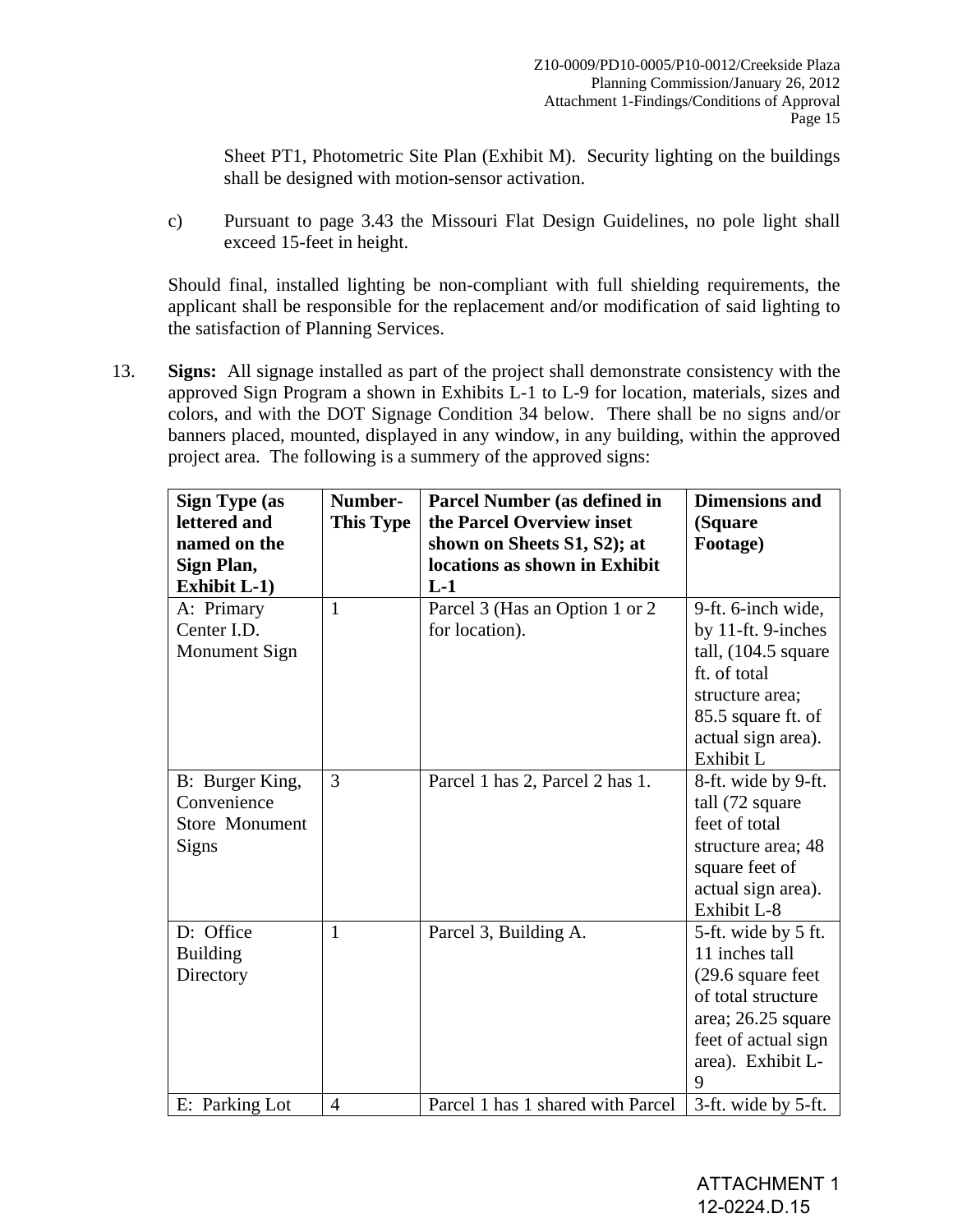| Directional Signs      |              | 2 at their north boundary<br>junction; Parcel 2 has 2, and<br>shares said sign with Parcel 1, as<br>well as a shared sign with Parcel<br>3 at their north boundary<br>junction. | tall (15 square)<br>feet of total<br>structure area; 12<br>square feet of<br>actual sign area).<br>Exhibit L-9 |
|------------------------|--------------|---------------------------------------------------------------------------------------------------------------------------------------------------------------------------------|----------------------------------------------------------------------------------------------------------------|
| G: Tenant Wall         | 15           | 11 maximum on Building $C$ ; 4                                                                                                                                                  | Exhibits L-3 to L-                                                                                             |
| <b>Signs</b>           |              | maximum on Building B.                                                                                                                                                          | 6                                                                                                              |
| I: Office              | 20           | Parcel 3. 20 Maximum on                                                                                                                                                         | Exhibit L-2                                                                                                    |
| <b>Building Tenant</b> | (locations)  | Building A.                                                                                                                                                                     |                                                                                                                |
| Wall Signs             | and          |                                                                                                                                                                                 |                                                                                                                |
|                        | number       |                                                                                                                                                                                 |                                                                                                                |
|                        | shown        |                                                                                                                                                                                 |                                                                                                                |
|                        | accurately   |                                                                                                                                                                                 |                                                                                                                |
|                        | in Exhibit   |                                                                                                                                                                                 |                                                                                                                |
|                        | $L-2$        |                                                                                                                                                                                 |                                                                                                                |
| J: Landscape           | 1            | Parcel 1, Building C, free-                                                                                                                                                     | Exhibit L-6                                                                                                    |
| Wall Center I.D.       |              | standing wall.                                                                                                                                                                  |                                                                                                                |
| Letters                |              |                                                                                                                                                                                 |                                                                                                                |
| K: Drive-up            | $\mathbf{1}$ | Parcel 2, Building B.                                                                                                                                                           |                                                                                                                |
| Menu                   |              |                                                                                                                                                                                 |                                                                                                                |

14. **Parking:** Parking shall be improved consistent with Chapter 17.18 of the County Code, including the April 14, 1993 California Accessibility Regulations. Prior to issuance of any tenant improvement/building permit within the entire Development Plan area, the applicant for the tenant improvement shall provide a parking tally of all existing and proposed parking. which shall be kept by all parcel and building owners as well as Planning Services to ensure the proposed use combinations will not result in a change that requires more parking than the 157 total allowed spaces under the approved Development Plan.

Parking shall conform to the Site Plan (Sheet S1, Exhibit F-1), in combination with Sheet S2 (Exhibit F-2), if that option is chosen for Building C, and as follows:

| PARKING REQUIREMENTS  |                                                                                                                                                       |
|-----------------------|-------------------------------------------------------------------------------------------------------------------------------------------------------|
| <b>Parking</b>        | <b>Stall   No. of Spaces Approved</b>                                                                                                                 |
| <b>Standard</b>       |                                                                                                                                                       |
| <b>Standard Space</b> | Building A: $49 + 51 = 100$                                                                                                                           |
|                       | Building B: 25 for restaurant, 5 for retail = $30$                                                                                                    |
|                       | Building C: 27, (Sheet S1 design); 18 (Sheet S2 design)                                                                                               |
|                       | Total: Maximum of 157 approved. Shall be shared by all three<br>parcels. The building breakdown above is provided as a guideline<br>for distribution. |
| 'omnact               | 35 percent of the 157 allowed or 55 maximum.                                                                                                          |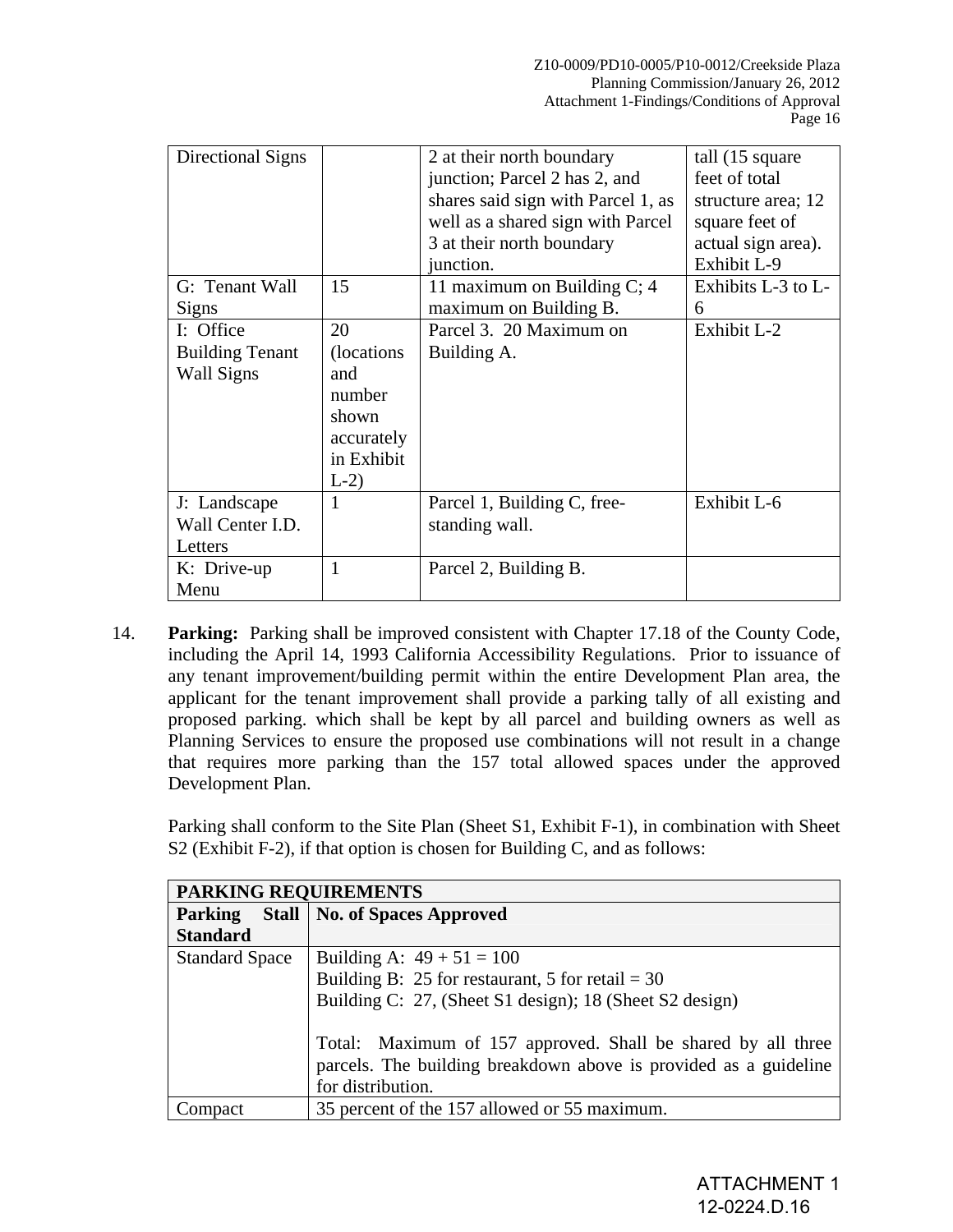| <b>Spaces</b>         |                                                                   |
|-----------------------|-------------------------------------------------------------------|
| Accessible            | Building A: 4                                                     |
| <b>Spaces</b>         | Building B: 2                                                     |
|                       | Building C: 2                                                     |
|                       | (1 at each building shall be van accessible)                      |
|                       | Total: 8 minimum required. These shall be located as listed above |
|                       | within this box.                                                  |
| Commercial            | 2 minimum                                                         |
| <b>Loading Spaces</b> |                                                                   |
| <b>Bike Racks</b>     | minimum                                                           |

 Any tenant improvement use that causes the total approved number of parking spaces to be exceeded shall not be approved until such time as additional parking is legally created, reviewed, and then approved by Deputy Planning Director or designee.

- 15. **Oak Canopy:** Prior to the filing of the Parcel Map or the issuance of the first building permit, whichever comes first, the applicant shall submit and implement an oak tree survey preservation and replacement plan that demonstrates retention of 90% of all healthy oak tree canopy on the 4 acre site and demonstrating that any healthy oak canopy that is removed has been replaced at a minimum ratio of 1:1 in accordance with the Interim Interpretive Guidelines for Policy 7.4.4.4 that was adopted on November 9, 2006. The project shall remove 0.60 acres of oak canopy (13.3 percent of total existing). The required 90 percent retention of oak canopy as established by the General Plan shall be achieved through payment of a \$3,196.00 (0.06 acre at a 1:1 ratio; 0.31 acre at a 2:1 ratio) in-lieu fee. Said fee shall be paid prior to issuance of a building and/or grading permit and/or filing of the Parcel Map.
- 16. **Joint Access and Parking Agreement:** A joint access and parking agreement shall be provided to ensure on-going access and maintenance of the parking areas, interior and perimeter fencing, signs, lighting, landscaping, and bicycle facilities to all property owners within the Creekside Plaza. A copy of said agreement shall be provided to Planning Services for review and approval, and the approved agreement shall then be recorded and a copy shall be provided to Planning Services prior to filing of the Parcel Map.
- 17. **Cultural Resources:** If human remains are discovered at any time during the subdivision improvement phase, the County Coroner and Native American Heritage Commission shall be contacted per Section 7050.5 of the Health and Safety Code and Section 5097.89 of the Public Resources Code. The procedures set forth in Supplementary Document J, Section VIII, of the California Environmental Quality Act (CEQA) Guidelines concerning treatment of the remains shall be followed. If archaeological sites or artifacts are discovered, the subdivider shall retain an archaeologist to evaluate the resource.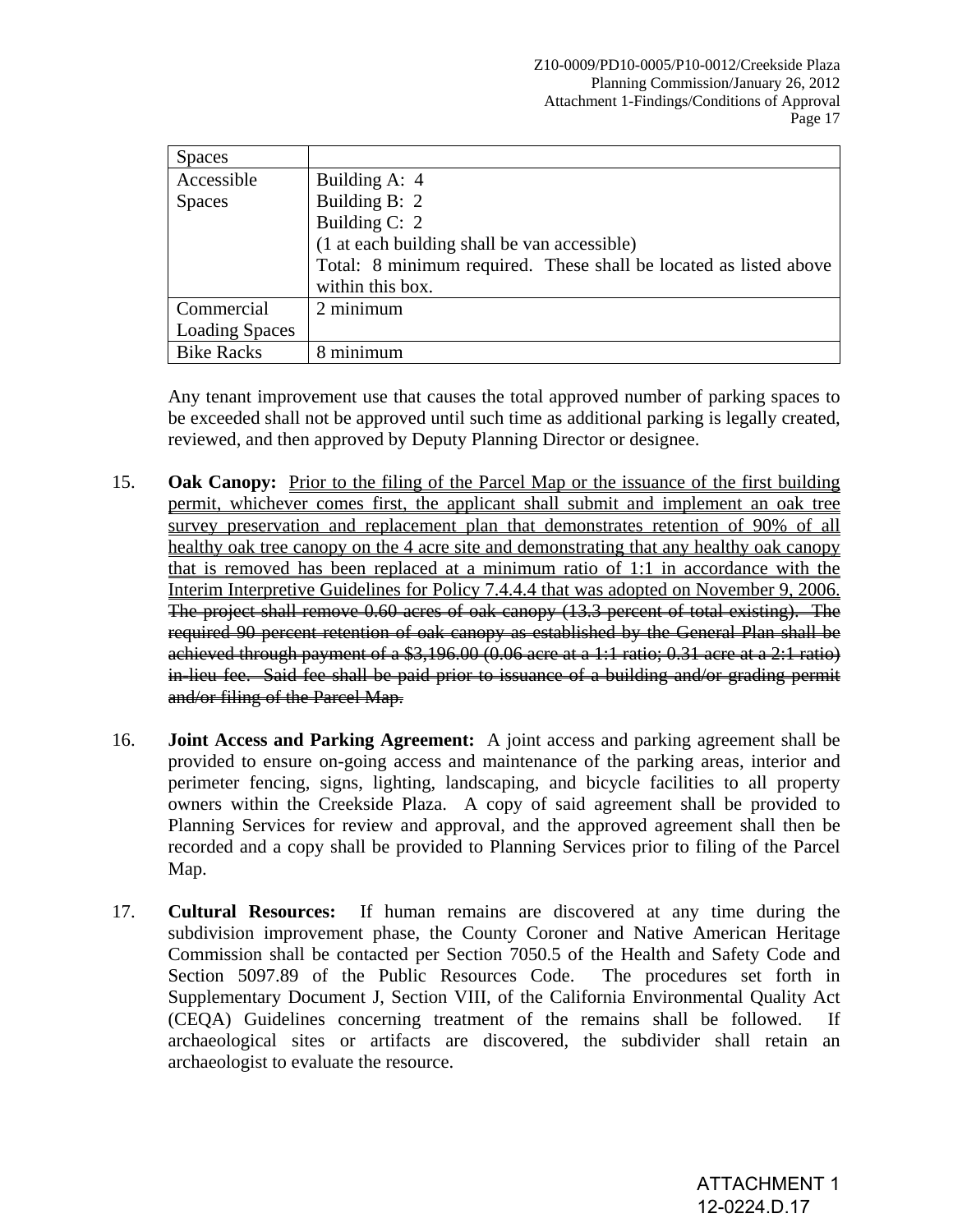If the resource is determined to be important, as defined in Appendix K of the CEQA Guidelines, mitigation measures, as agreed to by the subdivider, archaeologist, and Planning Services shall be implemented. Treatment of Native American remains and/or archaeological artifacts shall be the responsibility of the subdivider and shall be subject to review and approval by Planning Services.

- 18. **Payment of Processing Fees:** The applicant shall make the actual and full payment of Development Services Department processing fees for the rezone, and planned development, and parcel map prior to issuance of a building and/or grading permit and/or filing of the Parcel Map.
- 19. **Fish and Game Fee:** The applicant shall submit to Planning Services a \$50.00 recording fee and a \$2,044.00 Department of Fish and Game fee prior to filing of the Notice of Determination by the County. No permits shall be issued until said fees are paid.
- 20. **Hold Harmless Agreement:** In the event of any legal action instituted by a third party challenging the validity of any provision of this approval, the developer and landowner agree to be responsible for the costs of defending such suit and shall hold County harmless from any legal fees or costs County may incur as a result of such action, as provided in Section 66474.9(b) of the California Government Code.

The applicant shall defend, indemnify, and hold harmless El Dorado County and its agents, officers, or employees from any claim, action, or proceedings against El Dorado County or its agents, officers, or employees to attack, set aside, void, or annul an approval of El Dorado County concerning a rezone, planned development, and parcel map which action is brought within the time period provided for in Section 66499.37.

County shall notify the applicant of any claim, action, or proceeding and County will cooperate fully in the defense.

# **El Dorado County Department of Transportation**

- 21. **Missouri Flat Road Improvements:** The applicant shall construct the improvements along the frontage of Missouri Flat Road as follows:
	- a) Construct 6-foot sidewalk, curb, and gutter;
	- b) Provide 4-foot Class 2 Bike Lane;
	- c) Extend existing center median 60-feet northerly along Missouri Flat Road;
	- d) Left turn pocket onto County Road 2233.

The improvements shall be completed to the satisfaction of the Department of Transportation (DOT) or the applicant shall obtain an approved improvement agreement with security, prior to the filing of the Parcel Map or building permit issuance which ever comes first.

22. **Forni Road Improvements:** The applicant shall construct the improvements along the frontage of Forni as follows: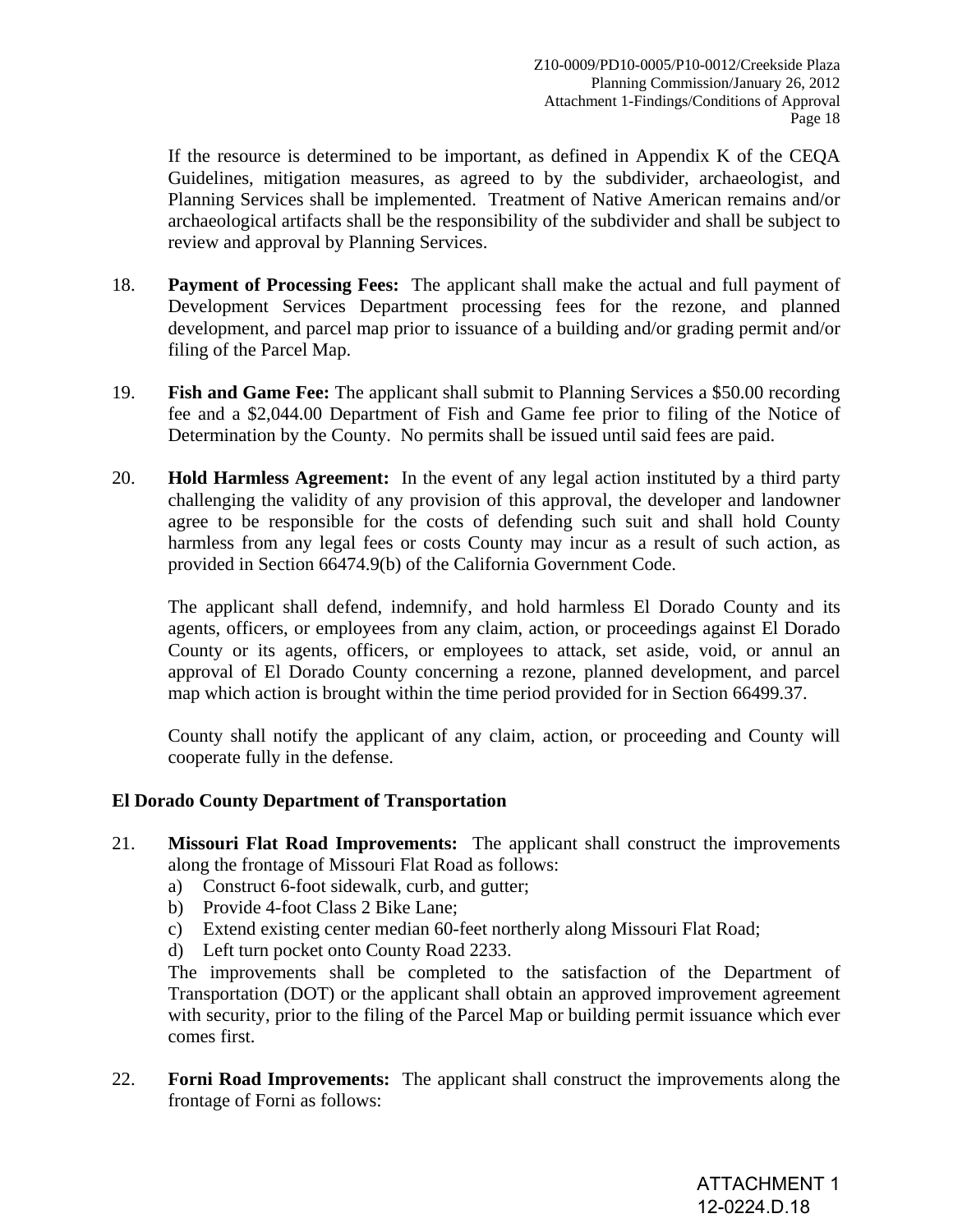- a) Construct 6-foot sidewalk, curb, and gutter;
- b) Provide 4-foot Class 2 Bike Lanes;
- c) Crosswalk from the intersection of Golden Foothill Parkway and Forni Road to curb return on eastern side of project.

The improvements shall be completed to the satisfaction of the Department of Transportation (DOT) or the applicant shall obtain an approved improvement agreement with security, prior to the filing of the Parcel Map or building permit issuance whichever comes first.

23. **Intersection Improvements:** The applicant shall make the improvements as described in the table below. The improvements shall be completed to the satisfaction of the Department of Transportation or the applicant shall obtain an approved improvement agreement with security, prior to filing of the Parcel Map or Building Permit issuance, whichever comes first.

| Table 1             |               |                                                          |  |  |
|---------------------|---------------|----------------------------------------------------------|--|--|
| <b>INTERSECTION</b> |               |                                                          |  |  |
| <b>DESCRIPTION</b>  |               | <b>IMPROVEMENTS</b>                                      |  |  |
| Missouri            | Mother Lode   | Conversion of the southbound right-turn lane on          |  |  |
| Flat Road           | <b>Drive</b>  | Missouri Flat Road to a through-right turn lane, and     |  |  |
|                     |               | the addition of a southbound through lane south of       |  |  |
|                     |               | Mother Lode Drive.                                       |  |  |
|                     |               | Conversion of the dual eastbound right-turn lanes        |  |  |
|                     |               | from the eastbound US-50 ramps to Missouri Flat          |  |  |
|                     |               | Road to a single free right-turn lane                    |  |  |
| Forni Road          | Golden Center | Golden Center addition of left-turn and left/thru/right  |  |  |
|                     | Parkway       | lane onto Forni.                                         |  |  |
|                     |               | Project Entrance addition of 1 left/thru and 1 right-    |  |  |
|                     |               | turn lane onto Forni.                                    |  |  |
|                     |               | Forni (NB) addition of 1 left/thru and 1 right-turn lane |  |  |
|                     |               | onto Golden Center.                                      |  |  |
|                     |               | Forni (SB) addition of 1 left-turn lane on to Golden     |  |  |
|                     |               | Center and 1 thru/right lane.                            |  |  |

\* Applicant shall obtain encroachment permits for work in Caltrans jurisdiction.

- 24. **County Road 2233:** The applicant shall construct the improvements along County Road 2233 as follows:
	- Update the Curb Ramps on either side of County Road 2233 to current ADA Standards

 The improvements shall be completed to the satisfaction of the Department of Transportation (DOT) or the applicant shall obtain an approved improvement agreement with security, prior to the filing of the Parcel Map or building permit issuance whichever comes first.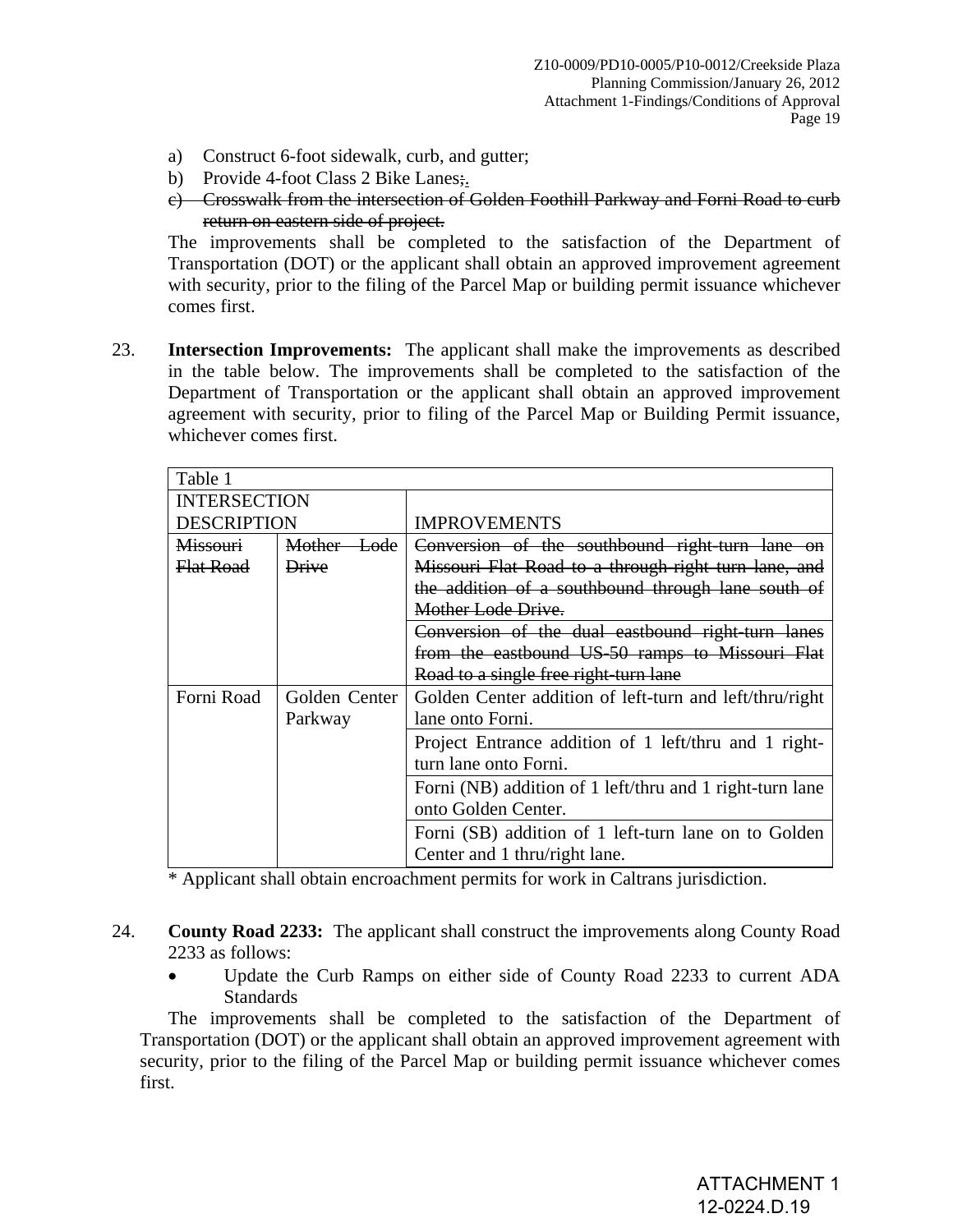25. **Encroachment Permits:** The applicant shall obtain an encroachment permit from DOT and shall construct the driveway encroachments as described in the table below. The improvements shall be completed to the satisfaction of the Department of Transportation or the applicant shall obtain an approved improvement agreement with security, prior to filing of the Parcel Map or building permit issuance whichever comes first.

| Table 1                          |                              |                             |  |  |
|----------------------------------|------------------------------|-----------------------------|--|--|
|                                  | <b>DISM</b> Standard   Notes |                             |  |  |
| <b>Encroachment Description</b>  | Plan                         |                             |  |  |
| Driveway onto Missouri Flat Road | 110                          | The encroachment shall be a |  |  |
|                                  |                              | right in/right out only.    |  |  |
| Driveway onto Forni Road         | 110                          |                             |  |  |
| Driveway onto County Road 2233   | 110                          |                             |  |  |

\* All curb returns, at pedestrian crossing, will need to include a pedestrian ramp with truncated domes per Caltrans Standard A88A and 4 feet of sidewalk/landing at the back of the ramp.

- 26. **Drainage Improvements:** The applicant shall construct an additional storm drain manhole adjacent to the trash enclosure by the Forni Road encroachment for maintenance purposes. The improvements shall be completed to the satisfaction of the Department of Transportation or the applicant shall obtain an approved improvement agreement with security, prior to filing of the Parcel Map or building permit issuance whichever comes first.
- 27. **Offer of Dedication (In Fee):** The applicant shall irrevocably offer to dedicate in fee, 50 foot right-of-way from centerline along the entire frontage of Missouri Flat Road as determined by EDC DOT, with the filing of the map. Slope easements shall be included as necessary. This offer will be accepted by the County.
- 28. **Offer of Dedication (In Fee):** The applicant shall irrevocably offer to dedicate in fee, a 25-foot right-of-way from centerline along the entire frontage of County Road 2233 as determined by EDC DOT, with the filing of the map. This offer will be accepted by the County.
- 29. **Drainage Zone of Benefit:** The proposed project must form an entity for the maintenance of the drainage facilities to include the maintenance of the existing creek. DOT shall review the document forming the entity to ensure the provisions are adequate prior to filing of the parcel map or building permit issuance which ever comes first.
- 30. **Bus Turnout and Shelter:** The applicant shall construct a bus turnout and shelter along Missouri Flat Road in accordance to El Dorado Transit's standards. The installation will include a bus turnout, bus shelter with bench, illumination, Americans with Disabilities (ADA) pad, trash receptacle, and bus stop sign. The improvement plans for bus turnout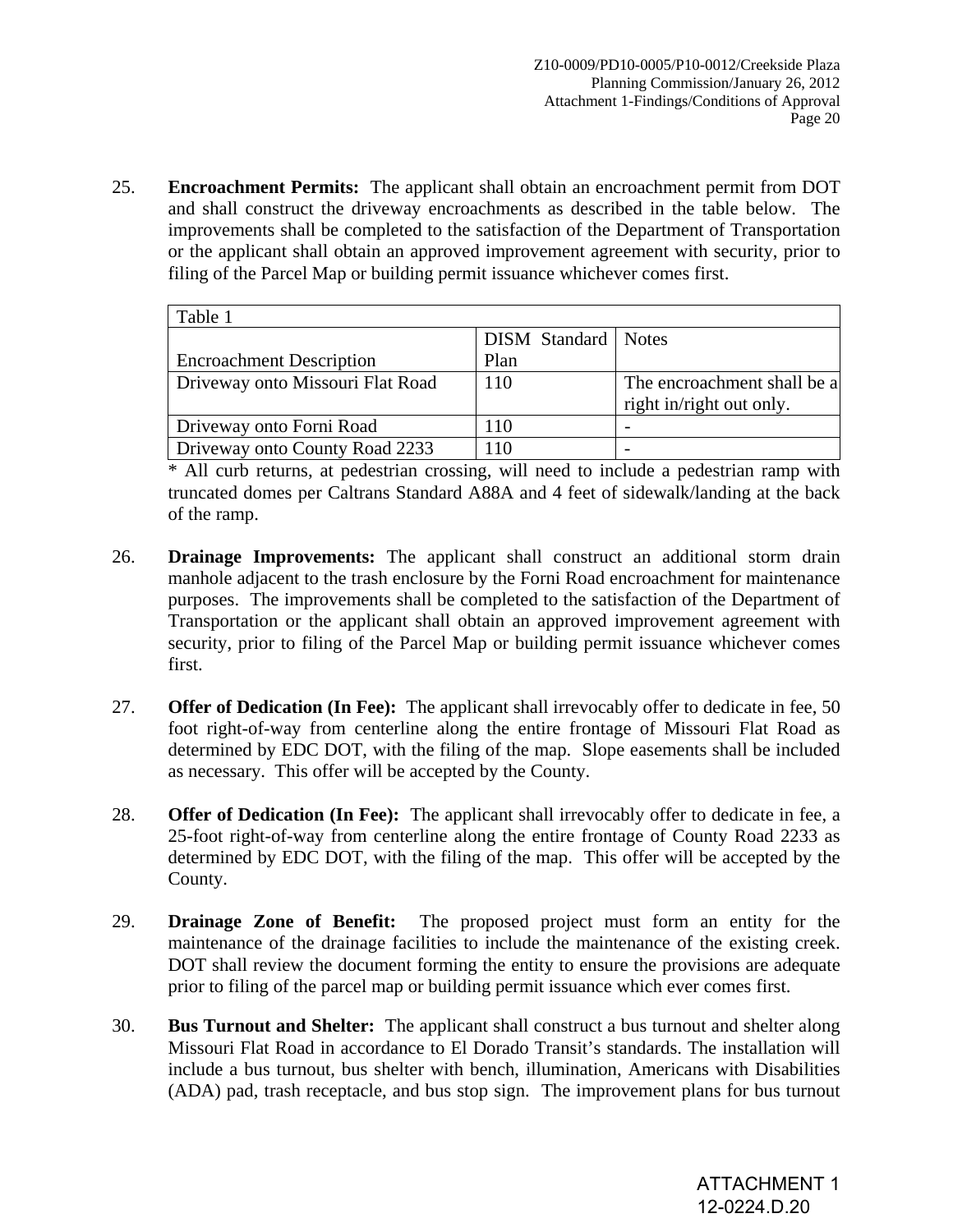and shelter to be approved by El Dorado Transit prior to issuance of building permit. The improvements shall be completed to the satisfaction of the Department of Transportation and the El Dorado County Transit Authority prior to issuance of any building permit.

31. **Community Facilities District Annexation:** The owner shall enter into an agreement in recordable form with the County that obligates the property to participate in the Community Facilities District No. 2002-01 (Missouri Flat Area) (CFD), which is the financing district approved by the El Dorado County Board of Supervisors for the Missouri Flat Area, at such time in the future that the County processes an annexation of territory into the CFD. The agreement shall be executed by the property owner and approved by the County prior to the issuance of any building permits. The financing obligation shall run with the property's title and bind all future assignees and/or successors in interest in the subject property.

Should timing of building permit review process coincide with an annexation process underway by the County, the applicant may participate in said process in lieu of entering into an agreement, provided the annexation election has been held, the property owner, for subject application, voted in favor of being annexed, and the annexation election is successful.

# **DOT Standard Conditions**

- 32. **Maintenance Entity:** The proposed project must form an entity for the maintenance of any shared or common: parking facilities, landscaping, and signs. DOT shall review the document forming the entity to ensure the provisions are adequate prior to filing of the parcel map or issuance of Certificate of Occupancy for any Building Permit.
- 33. **Drainage Easements:** Drainage easements for closed conduits and appurtenances shall be no less than 10 feet in width and shall be shown on tentative map. Cross lot drainage is not permissible.
- 34. **Signage:** The applicant shall install all necessary signage such as stop signs, street name signs, and/or "not a county maintained road" sign as required by the Department of Transportation prior to the filing of the Parcel Map. The signing and striping shall be designed and constructed per the latest version of the California Manual Uniform Traffic Control Devices (MUTCD).
- 35. **Curb Returns:** All curb returns, at pedestrian crossing, will need to include a pedestrian ramp with truncated domes per Caltrans Standard A88A and 4 feet of sidewalk/landing at the back of the ramp.
- 36. **Water Quality Stamp:** All new or reconstructed drainage inlets shall have a storm water quality message stamped into the concrete, conforming to the Storm Water Quality Design Manual for the Sacramento and South Placer Regions, Chapter 4, Fact Sheet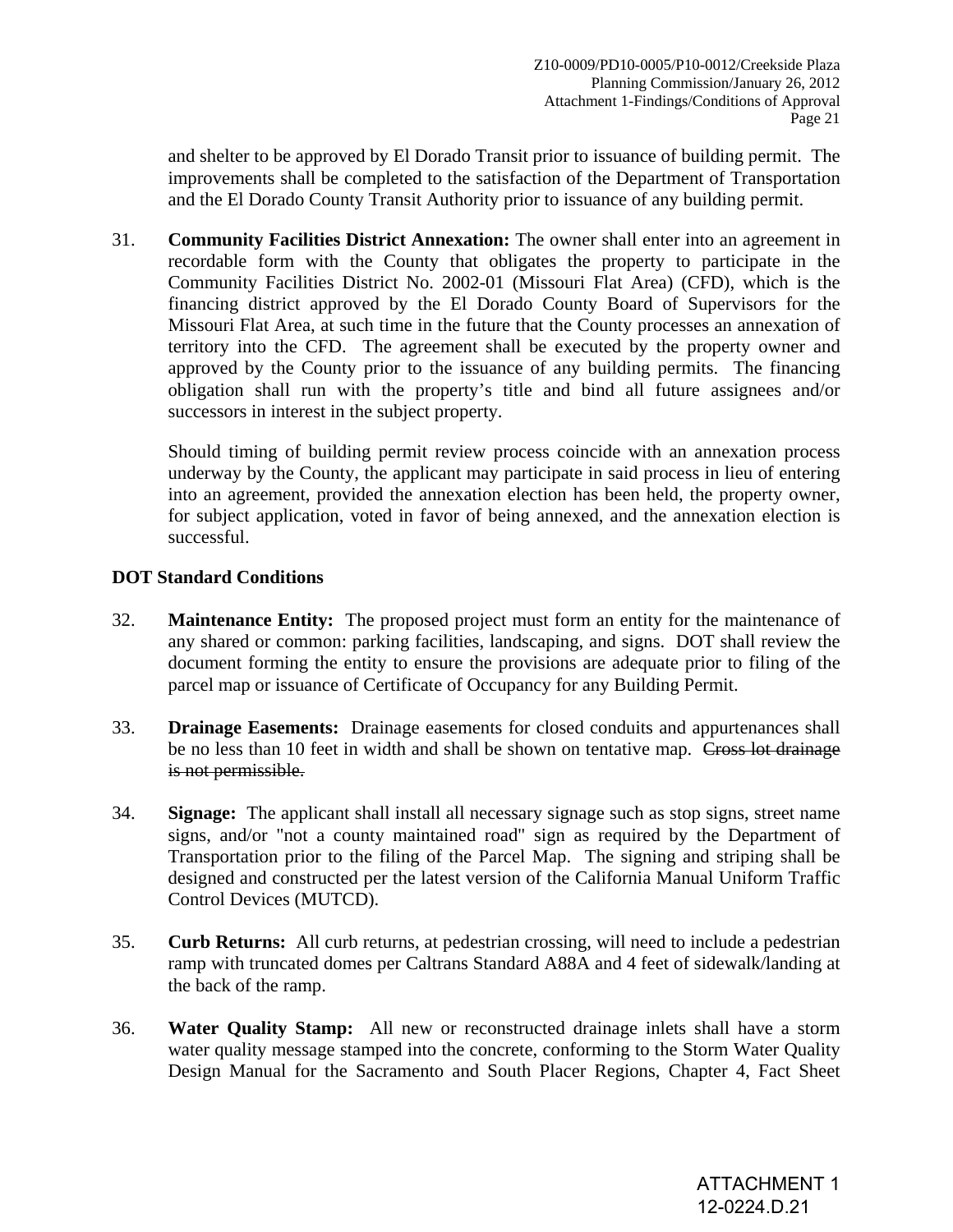SD-1. All stamps shall be approved by the El Dorado County inspector prior to being used.

- 37. **Construction Hours:** Construction activities shall be conducted in accordance with the County Health, Safety, and Noise Element and limited to the daylight hours between 7:00 a.m. and 7:00 p.m. on any weekday, and 8:00 a.m. and 5:00 p.m. on weekends and federal holidays.
- 38. **DISM Consistency:** The developer shall obtain approval of project improvement plans and cost estimates consistent with the Subdivision Design and Improvement Standards Manual (as may be modified by these Conditions of Approval or by approved Design Waivers) from the County Department of Transportation, and pay all applicable fees prior to filing of the Parcel Map or issuance of Certificate of Occupancy for any Building Permit.
- 39. **Parcel Map Improvement Agreement & Security:** If the required improvements are not completed prior to filing of the map or if the Engineer's Estimate is \$100,000 or greater for the required improvements, the developer shall enter into a Parcel Map Improvement Agreement (PMIA) with the Department of Transportation for onsite roadway, drainage infrastructure, grading, etc. The developer shall also provide a security to guarantee performance of the PMIA as set forth within the County of El Dorado Subdivision Division Ordinance, prior to filing of the map or issuance of a Building Permit.
- 40. **Import/Export Grading Permit:** Any import, or export to be deposited or borrowed within El Dorado County, shall require an additional grading permit for that offsite grading.
- 41. **Grading Permit / Plan:** A commercial grading permit is required for the project. The applicant shall submit a site improvement/grading plan prepared by a professional civil engineer to the DOT and/or Development Services (whichever is applicable) for review and approval. The plan shall be in conformance with the County of El Dorado "Design and Improvement Standards Manual", the "Grading, Erosion and Sediment Control Ordinance", the "Drainage Manual", the "Off-Street Parking and Loading Ordinance", and the State of California Handicapped Accessibility Standards. All applicable plan check fees shall be paid at the time of submittal of improvement plans. All applicable inspection fees shall be paid prior to issuance of a permit. The improvements and grading shall be completed to the satisfaction of the DOT and/or Development Services (whichever is applicable) or the applicant shall obtain an approved improvement agreement with security, prior to the filing of the Parcel Map or issuance of a Building Permit.
- 42. **Grading Plan Review:** Grading and improvement plans shall be prepared and submitted to the El Dorado County Resource Conservation District (RCD) and the Department of Transportation or Development Services (whichever is applicable). The RCD shall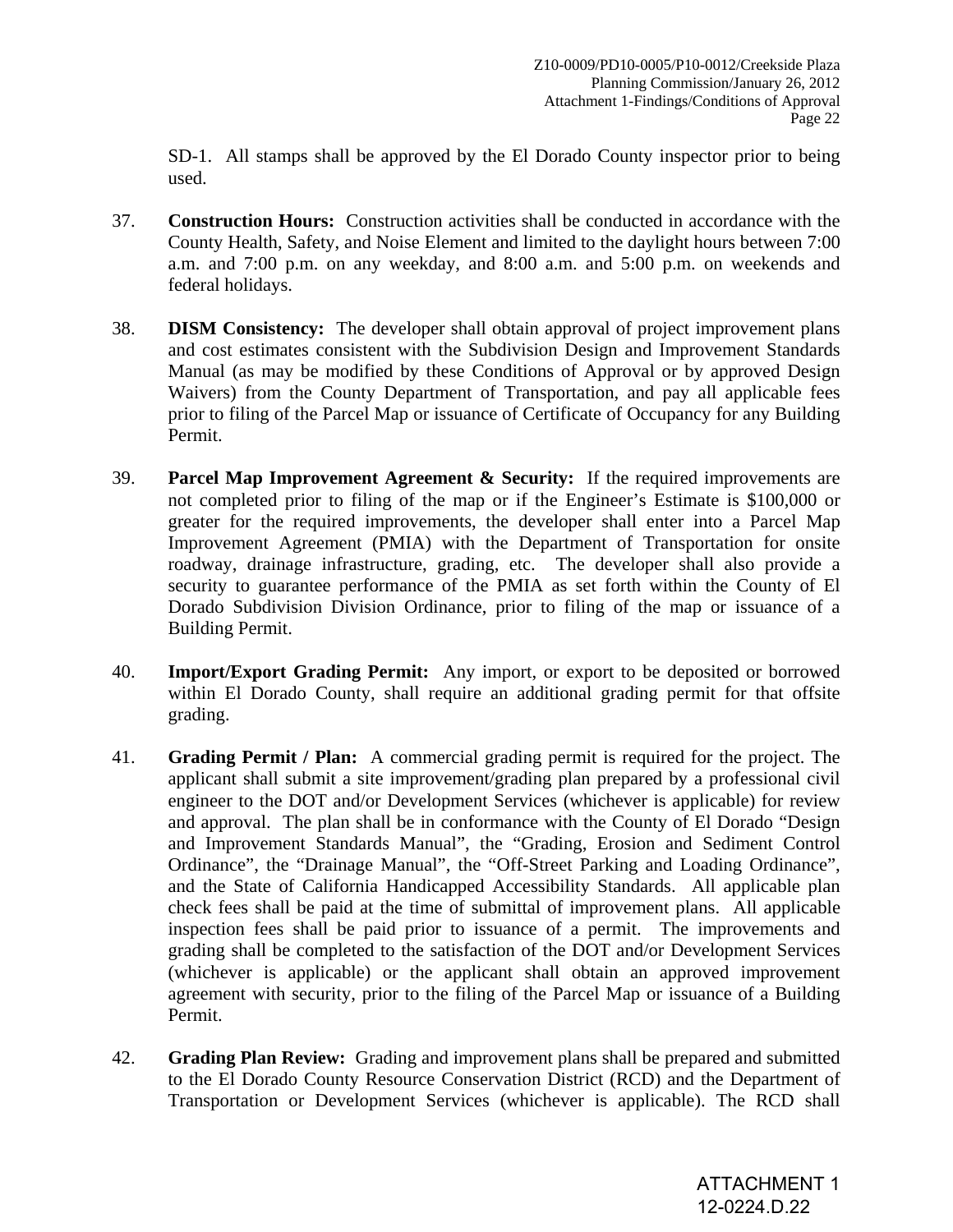review and make appropriate recommendations to the County. Upon receipt of the review report by the RCD, the Department of Transportation shall consider imposition of appropriate conditions for reducing or mitigating erosion and sedimentation from the project. Grading plans shall incorporate appropriate erosion control measures as provided in the El Dorado County Grading Ordinance and El Dorado County Storm Water Management Plan. Appropriate runoff controls such as berms, storm gates, detention basins, overflow collection areas, filtration systems, and sediment traps shall be implemented to control siltation, and the potential discharge of pollutants into drainages.

- 43. **RCD Coordination:** The timing of construction and method of revegetation shall be coordinated with the El Dorado County Resource Conservation District (RCD). If grading activities are not completed by September, the developer shall implement a temporary grading and erosion control plan. Such temporary plans shall be submitted to the RCD for review and recommendation to the Department of Transportation. The Department of Transportation or Development Services (whichever is applicable) shall approve or conditionally approve such plans and cause the developer to implement said plan on or before October 15.
- 44. **Soils Report:** At the time of the submittal of the grading or improvement plans, the applicant shall submit a soils and geologic hazards report (meeting the requirements for such reports provided in the El Dorado County Grading Ordinance) to, and receive approval from the El Dorado County Department of Transportation or Development Services (whichever is applicable). Grading design plans shall incorporate the findings of detailed geologic and geotechnical investigations and address, at a minimum, grading practices, compaction, slope stability of existing and proposed cuts and fills, erosion potential, ground water, pavement section based on TI and R values, and recommended design criteria for any retaining walls.
- 45. **Drainage Study / SWMP Compliance:** The applicant shall provide a drainage report at time of improvement plans or grading permit application, consistent with the Drainage Manual and the Storm Water Management Plan, which addresses storm water runoff increase, impacts to downstream facilities and properties, and identification of appropriate storm water quality management practices to the satisfaction of the Department of Transportation or Development Services (whichever is applicable).

The Drainage Study must demonstrate the subject property has adequate existing and proposed storm drainage facilities. At a minimum, the drainage study, plans, and calculations shall include the following:

- a) The site can be adequately drained;
- b) The development of the site will not cause problems to nearby properties, particularly downstream sites;
- c) The on-site drainage will be controlled in such a manner as to not increase the downstream peak flow more than the pre-development 10-year storm event or cause a hazard or public nuisance. Detention shall be required if said condition is not met or the applicant shall demonstrate that there are no downstream impacts;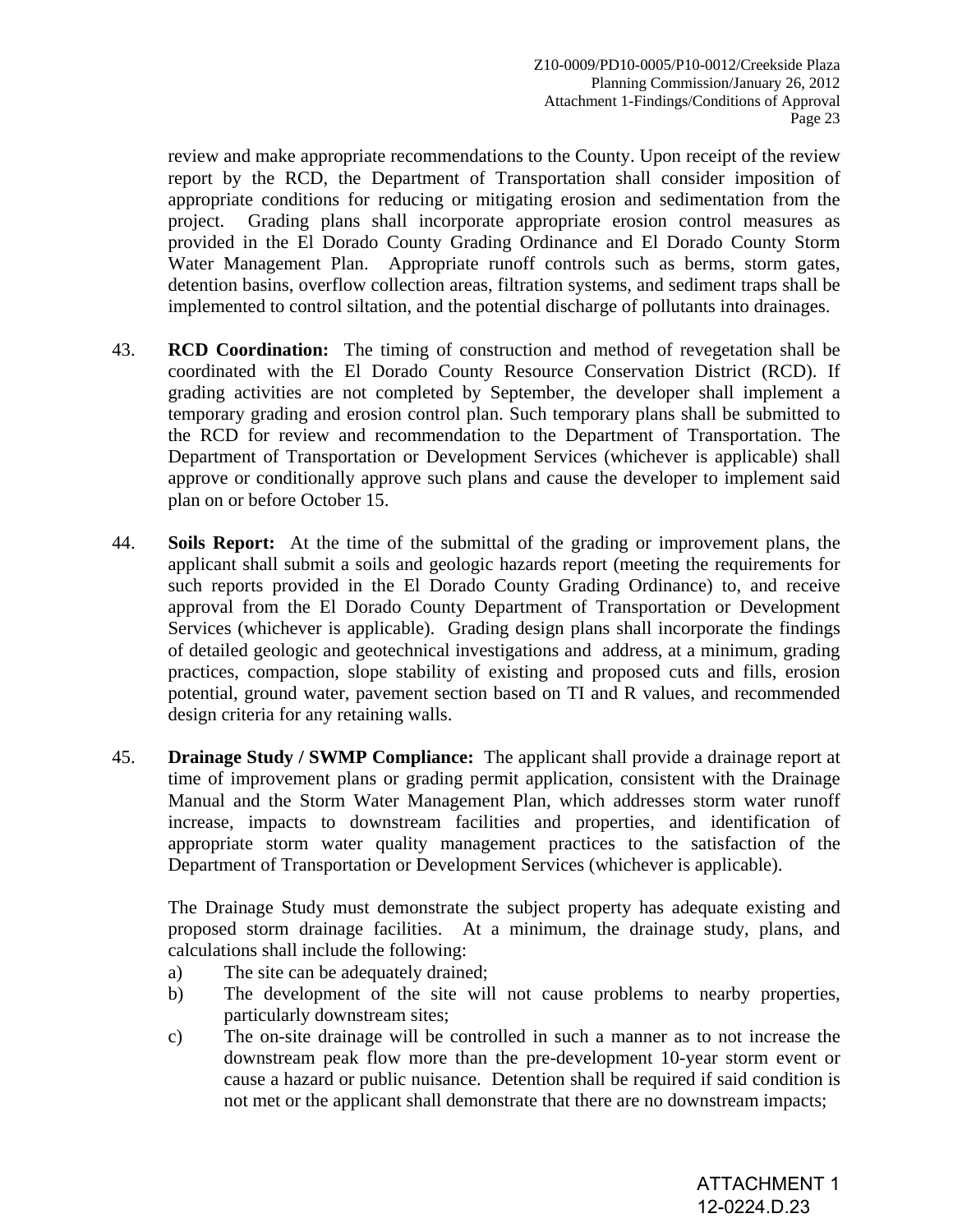d) The ultimate drainage outfall of the project.

Pursuant to Section 1.8.3 of the Drainage Manual, the report shall be prepared by a Civil Engineer who is registered in the State of California. A Scoping Meeting for the required drainage study between County staff and the engineer shall occur prior to the first submittal of improvement plans. The engineer shall bring a watershed map and any other existing drainage system information to the Scoping Meeting. The improvements shall be completed to the approval of the Department of Transportation or Development Services (whichever is applicable), prior to the filing of the Parcel Map or the applicant shall obtain an approved improvement agreement with security.

- 46. **Drainage Easements:** Pursuant to Section 4.D of the DISM, the site plans shall show drainage easements for all on-site drainage courses and facilities and shall be included on all improvement plans and / or on the Parcel Map.
- 47. **NPDES Permit:** At the time that an application is submitted for improvement plans or a grading permit, and if the proposed project disturbs more than one acre of land area (43,560 square feet), the applicant shall file a "Notice of Intent" (NOI) to comply with the Statewide General NPDES Permit for storm water discharges associated with construction activity with the State Water Resources Control Board (SWRCB). This condition is mandated by the Federal Clean Water Act and the California Water Code. A filing form, a filing fee, a location map, and a Storm Water Pollution Prevention Plan (SWPPP) are required for this filing. A copy of the Application shall be submitted to the County, prior to building permit issuance, and by state law must be done prior to commencing construction.
- 48. **Storm Water Drainage BMPs:** Storm Water Drainage BMPs: Storm drainage from on-and off-site impervious surfaces (including roads) shall be collected and routed through specially designed water quality treatment facilities (BMPs) for removal of pollutants of concern (e.g. sediment, oil/grease, etc.), as approved by DOT. This project is located within the area covered by El Dorado County's municipal storm water quality permit, pursuant to the National Pollutant Discharge Eliminated System (NPDES) Phase II program. Project related storm water discharges are subject to all applicable requirements of said permit. BMPs shall be designed to mitigate (minimize, infiltrate, filter, or treat) storm water runoff in accordance with "Attachment 4' of El Dorado County's NPDES Municipal Storm water Permit (State Water Resources Control Board NPDES General Permit No. CAS000004.

With the Improvement Plans, the applicant shall verify that the proposed BMPs are appropriate to treat the pollutants of concern from this project. A maintenance entity of these facilities shall be provided by the project applicant. DOT shall review the document forming the entity to ensure the provisions are adequate prior to filing of the Parcel Map or issuance of a Building Permit.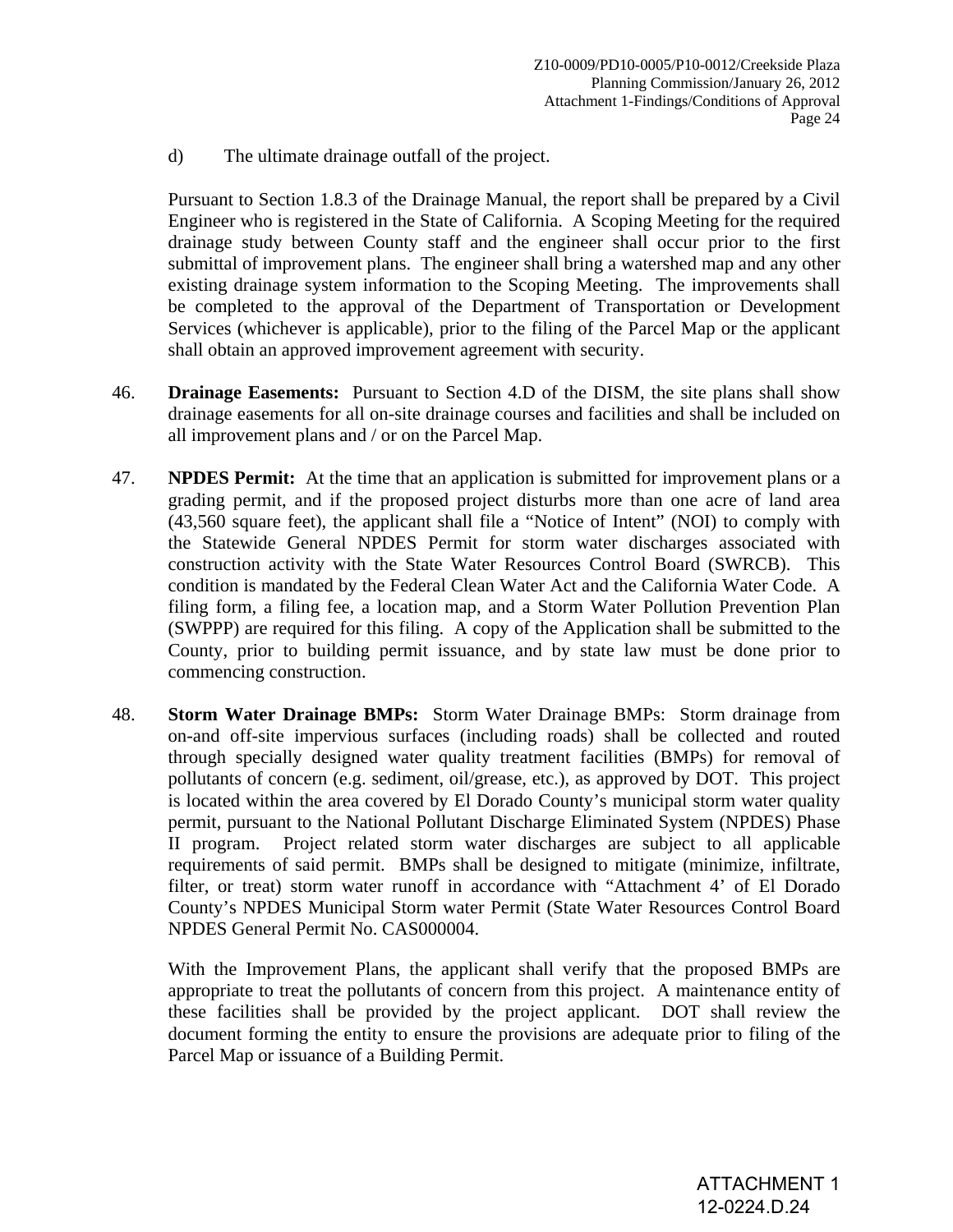- 49. **Off-site Improvements (Security):** Prior to the filing of a Parcel Map, the applicant shall enter into an agreement pursuant to Government Code Section 66462.5 to complete the required offsite improvements, including the full costs of acquiring any real property interests necessary to complete the required improvements. In addition to the agreement, the applicant shall provide a cash deposit, letter of credit, or other acceptable surety in the amount sufficient to pay such costs, including legal costs, subject to the approval of County Counsel.
- 50. **Off-site Improvements (Acquisition):** As specified in the Conditions of Approval, the applicant is required to perform off-site improvements. If it is determined that the applicant does not have or cannot secure sufficient title or interest of such lands where said off-site improvements are required, the County may, at the applicant's expense and within 120 days of filing the Parcel Map, acquire by negotiation or commence proceedings to acquire an interest in the land which will permit the improvements to be made, including proceedings for immediate possession of the property. In such cases, prior to filing of any parcel map, the applicant shall submit the following to the Department of Transportation Right of Way Unit, and enter into an agreement pursuant to Government Code Section 66462.5 and provide acceptable security to complete the offsite improvements, including costs of acquiring real property interest to complete the required improvements, construction surveying, construction management and a 20% contingency:
	- a) A legal description and plat, of the land necessary to be acquired to complete the offsite improvements, prepared by a civil engineer or land surveyor.
	- b) Approved improvement plans and specifications of the required off-site improvements, prepared by a civil engineer.
	- c) An appraisal prepared by a certified appraiser of the cost of land necessary to complete the off-site improvements.

In addition to the agreement the applicant shall provide a cash deposit, letter of credit, or other acceptable surety in an amount sufficient to pay such costs including legal costs subject to the approval of County Counsel.

- 51. **Electronic Documentation:** Upon completion of the improvements required, and prior to acceptance of the improvements by the County, the developer will provide a CD to DOT with the drainage report, structural wall calculations, and geotechnical reports in PDF format and the record drawings in TIF format.
- 52. **TIM Fees:** The applicant shall pay the traffic impact mitigation fees at issuance of building permit.

# **Environmental Health Division**

53. All Food service, as anticipated, must comply with the California Health and Safety, Retail Food Code. Plans must be submitted for review and approval and a yearly permit to operate must be obtained from Environmental Health. It is suggested that El Dorado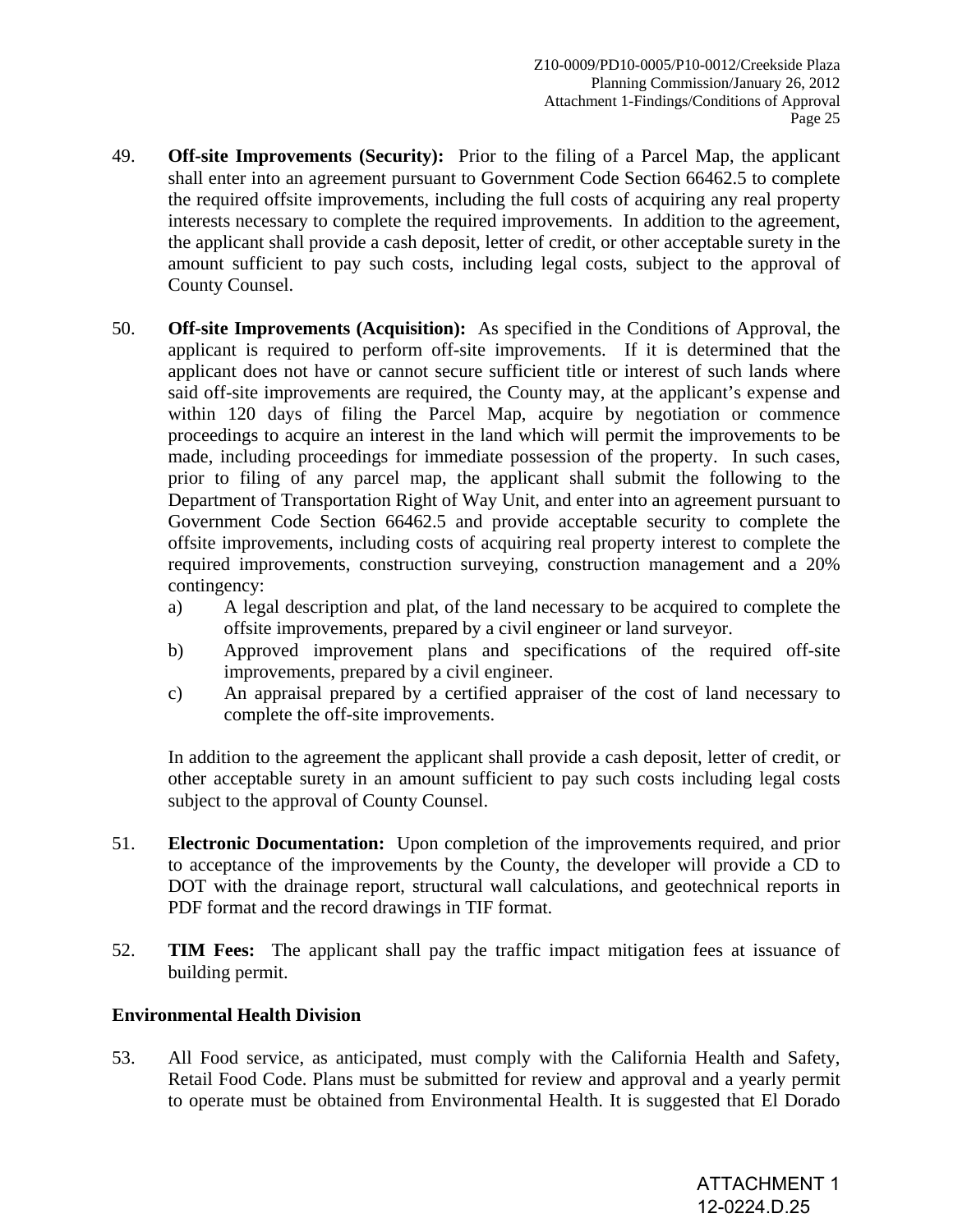Irrigation District be contacted for sizing of a grease trap or interceptor prior to construction of Building "B" for proper installation.

# **Hazardous Materials and Solid Waste Division**

54. If any hazardous materials handling has taken place from commercial, industrial, agricultural, or mining activities on the site in the past, the applicant must conduct a Phase I Environmental Site Assessment (ESA). The Phase I must be conducted in accordance with ASTM standard E 1527-00. All information developed in the Phase I process must be submitted to the Hazardous Materials Division (HMD) for review. If upon review of the Phase I information, HMD determines the property is a potentially impacted site, the applicant must apply for a permit, submit a work plan and conduct a Phase II ESA and any required site remediation activities prior to developing property.

 If any of the commercial facilities will store reportable quantities of hazardous materials (55 gallons) or generate hazardous waste, prior to commencing operations the owner/operators must:

- a) Prepare, submit and implement a hazardous materials business plan and pay appropriate fees. Business owners and operators intending to handle hazardous materials in excess of reportable quantities are required by law to complete and file a hazardous materials business plan, http://www.edcgov.us/emd/solidwaste/bus\_plan\_index.html with our Department prior to obtaining a business license
- b) Obtain a hazardous waste generator identification number from the California Department of Toxic Substances Control.
- c) Train all employees to properly handle hazardous materials and wastes.
- d) Implement proper hazardous materials and hazardous waste storage methods in accordance with the Uniform Fire Code and Uniform Building Code.
- 55. The applicant shall provide sufficient space for both trash and recycling dumpsters. All solid waste, including animal waste must be stored in trash containers with tight fitting lids and hauled from the site at least once every seven days for proper disposal. Any and all infectious medical waste and sharps must be properly handled, stored, transported and disposed of in accordance with the California Medical Waste Management Act.

# **Air Quality Management District**

56. The project construction will involve grading and excavation operations, which will result in a temporary negative impact on air quality with regard to the release of particulate matter (PM10) in the form of dust. Current county records indicate this property is located within the Asbestos Review Area. Therefore, District Rule 223.2 Fugitive Dust-Asbestos Hazard Mitigation, which address the regulations and mitigation measures for fugitive dust emissions shall be adhered to during the construction process. Mitigation measures for the control of fugitive dust shall comply with the requirements of Rule 223.2. In addition, an Asbestos Dust Mitigation Plan (ADMP) Application with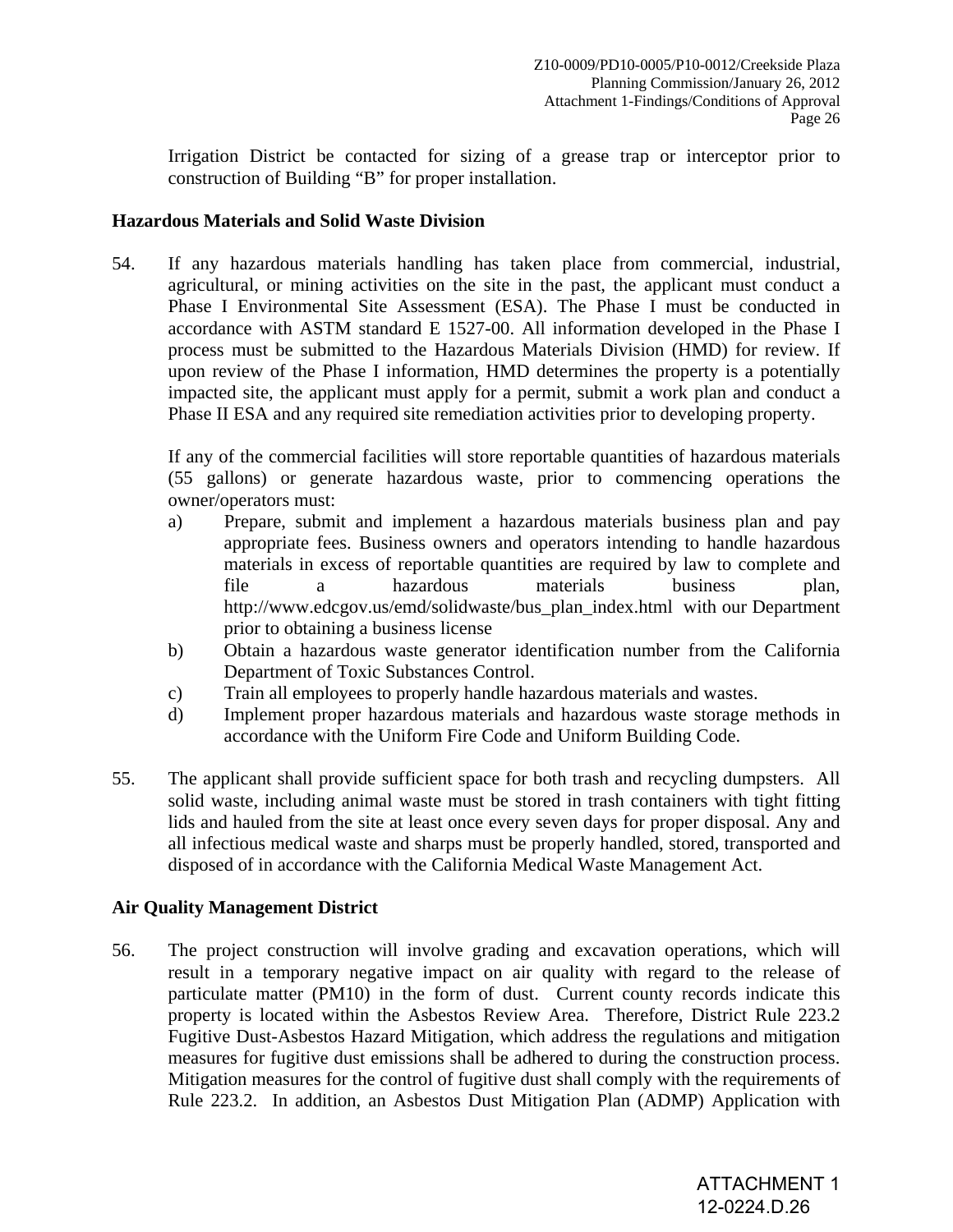appropriate fees shall be submitted to and approved by the District prior to start of project construction.

- 57. Project construction involves road development and shall adhere to District Rule 224 Cutback and Emulsified Asphalt Paving Materials.
- 58. The proposed project is within the Asbestos Review Area; therefore District will require the paving of the proposed driveways or the application of a minimum of three (3) inches in depth, asbestos free gravel, for all roads and driveways
- 59. Burning of wastes that result from "Land Development Clearing" must be permitted through the DISTRICT. Only vegetative waste materials may be disposed of using an open outdoor fire (Rule 300 Open Burning).
- 60. The project construction will involve the application of architectural coating, which shall adhere to District Rule 215 Architectural Coatings.
- 61. The District's goal is to strive to achieve and maintain ambient air quality standards established by the U.S. Environmental Protection Agency and the California Air Resources Board and to minimize public exposure to toxic or hazardous air pollutants and air pollutants that create unpleasant odors. The following are measures used to reduce impacts on air quality from equipment exhaust emissions:

Heavy Equipment and Mobile Source Mitigation Measures:

- a) Use low-emission on-site mobile construction equipment.
- b) Maintain equipment in tune per manufacturer specifications.
- c) Retard diesel engine injection timing by two to four degrees.
- d) Use electricity from power poles rather than temporary gasoline or diesel generators.
- e) Use reformulated low-emission diesel fuel.
- f) Use catalytic converters on gasoline-powered equipment.
- g) Substitute electric and gasoline-powered equipment for diesel-powered equipment where feasible.
- h) Do not leave inactive construction equipment idling for prolonged periods (i.e., more than two minutes).
- i) Schedule construction activities and material hauls that affect traffic flow to off-peak hours.
- j) Configure construction parking to minimize traffic interference.
- k) Develop a construction traffic management plan that includes, but is not limited to: Providing temporary traffic control during all phases of construction activities to improve traffic flow; rerouting construction trucks off congested streets; and provide dedicated turn lanes for movement of construction trucks and equipment on- and offsite.
- 62. Prior to construction or installation of any new point source emissions units or nonpermitted emission units (i.e., gasoline dispensing facility, boilers, internal combustion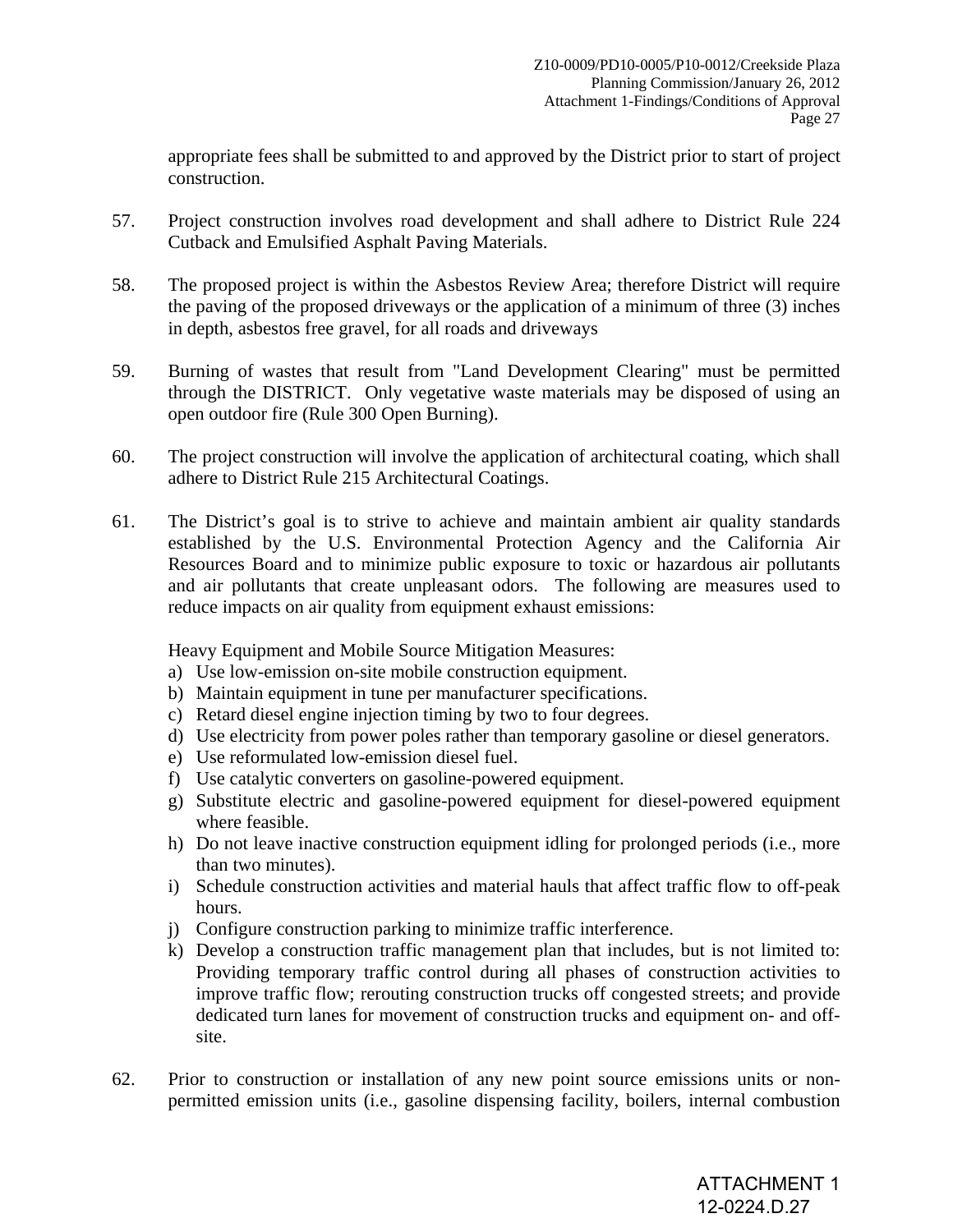engines, etc.), authority to construction applications shall be submitted to the District. Submittal of applications shall include facility diagram(s), equipment specifications and emission factors.

63. Applicant shall submit to the El Dorado County Air Quality Management District, prior to the construction phase of the project, a list of equipment to be utilized on the project as described in the air quality analysis to ensure compliance. The list shall include the make, model and year of the engine, engine identification number, horse power, hours/day, load factor, etc.

## **Diamond Springs-El Dorado Fire Protection District**

- 64. The applicant shall install fire hydrant(s) within 600 feet of all portions of each proposed building via an approved access route. One hydrant shall be located within 150 feet of the proposed building with the fire department connection (FDC) located between 30 and 50 feet from the hydrant prior to the issuance of a building permit. Site location shall be approved by the Fire District.
- 65. The applicant shall submit documentation from the El Dorado Irrigation District to the Fire District indicating that a fire flow of 1,500 gallons per minute at 20 psi for two hours is available at the site, prior to issuance of a building permit.
- 66. The applicant shall submit a minimum of two sets of building plans for Fire District review and approval prior to issuance of a building permit.
- 67. The applicant shall submit a minimum of four sets of sprinkler plans designed in accordance with NFPA 13 (Installation of Sprinkler Systems) for each building for Fire District review and approval. Installation and acceptance of the sprinkler system shall take place prior to the building permit being finaled.
- 68. The applicant shall submit a minimum of four sets of fire alarm plans designed in accordance with NFPA 72. Installation and acceptance of the fire alarm shall take place prior to the building permit being finaled.
- 69. Community Facilities District: Approval of subject project is conditioned on meeting the public safety and fire protection requirements of the County of El Dorado General Plan, which shall include the provision of a financing mechanism for said services1. The financing mechanism shall include inclusion within, or annexation into, a Community Facilities District (CFD) established under the Mello-Roos Community Facilities Act of 1982 (Government Code § 53311 et seq.), established by the Diamond Springs / El Dorado Fire Protection District (District) for the provision of public services permitted under Government Code § 53313, including fire suppression services, emergency medical services, fire prevention activities and other services (collectively Public Services), for which proceedings are under consideration, and as such, shall be subject to the special tax approved with the formation of such CFD with the Tract's inclusion or